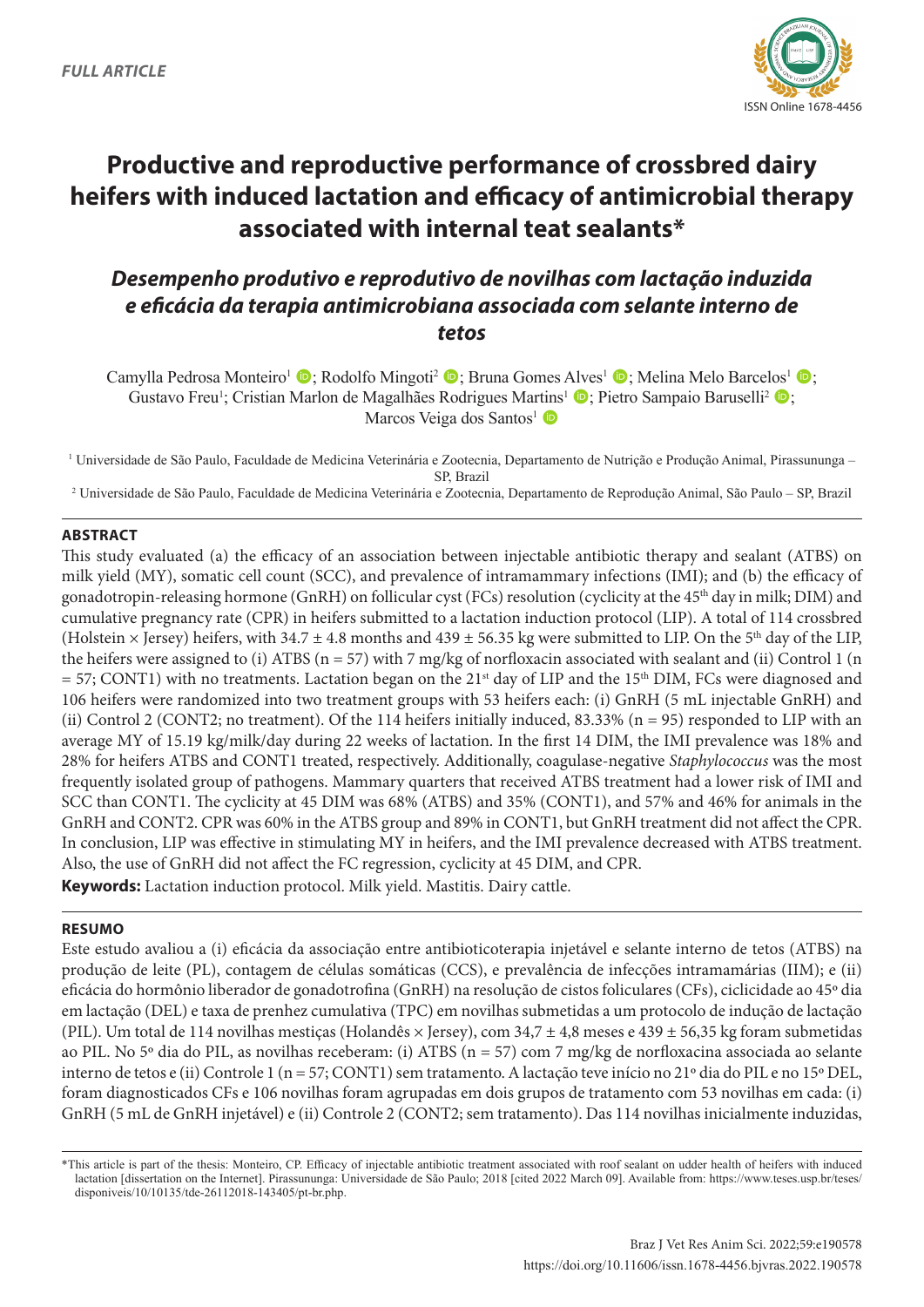83,33% (n = 95) responderam ao PIL com PL média de 15,19 kg/leite/d durante 22 semanas de lactação. Nos primeiros 14 DEL a prevalência de IIM foi de 18% e 28% para as novilhas tratadas com ATBS e CONT1, respectivamente. Além disso, estafilococos coagulase negativa foram o grupo de patógenos mais frequentemente isolados. Quartos mamários tratados com ATBS tiveram menor risco (0,56) de IIM e menor CCS do que CONT1. A ciclicidade a 45 DEL foi de 68% (ATBS) e 35% (CONT1), e 57% e 46% para os animais no GnRH e CONT2. A TPC foi de 60% no grupo ATBS e 89% no CONT1, porém o tratamento com GnRH não afetou a TPC. Em conclusão, o PIL foi eficaz em estimular a PL em novilhas tardias e a prevalência de IIM diminiuiu com o tratamento ATBS. Além disso, o uso de GnRH não afetou a regressão de CF, ciclicidade em 45 DEL e a TPC.

**Palavras-chave:** Protocolo de indução de lactação. Produção de leite. Mastite. Gado de leite.

**Correspondence to:** Marcos Veiga dos Santos Universidade de São Paulo, Faculdade de Medicina Veterinária e Zootecnia, Departamento de Nutrição e Produção Animal Av. Duque de Caxias Norte, 225, Jardim Elite CEP: 13635-900, Pirassununga – SP, Brazil e-mail: mveiga@usp.br

Received: September 13, 2021 Approved: March 4, 2022

**How to cite:** Monteiro CP, Mingoti R, Alvez BG, Barcelos MM, Freu G, Martins CMMR, Baruselli PS, Santos MV. Productive and reproductive performance of crossbred dairy heifers with induced lactation and efficacy of antimicrobial therapy associated with internal teat sealants. Braz J Vet Res Anim Sci. 2022;59:e190578. https://doi.org/10.11606/ issn.1678-4456.bjvras.2022.190578

#### **Introduction**

Heifer-raising is an important production cost in dairy farms since in this period there is no income generation (Socha & Johnson, 2000). Considering that onset of puberty in heifers occurs between nine and 11 months of age (approximately 250 and 280 kg for the Holstein breed and between 170 and 190 kg for the Jersey breed), it is expected that the first calving and, consequently, the first lactation occurs around 20-24 months of age (Sejrsen & Purup, 1997; Van Amburgh et al., 1998). Therefore, nonpregnant heifers (>24 months old, and non-lactating) should be avoided in dairy herds because it is not economically desirable, as heifers account for a significant share of the feed and other farm costs. Among the standout factors that can lead to reproductive and productive failures in heifers are management problems, nutrition, and heat stress to diseases (Al-Katanani et al., 1999; Lucy, 2001; Moussavi et al., 2012; Schrick et al., 2001). An alternative to starting milk yield (MY) in unbred heifers is lactation induction (Macrina et al., 2011b).

The lactation induction protocol (LIP) is an association of exogenous hormonal administration that simulates the physiological and hormonal changes that occur between the final third stage of pregnancy and calving. When LIP is used properly, there is an increase in the productive life of adult cows or anticipation of MY in heifers, without milk changes (Lakhani et al., 2017). The majority of the induction protocols use exogenous administrations of estradiol and progesterone, whether or not associated with other exogenous hormones such as prostaglandin, glucocorticoids (dexamethasone), and growth hormone. However, success rates of LIP in heifers range from 60 to 100%, with an average of MY of 11.7 kg/milk/day (Ramgattie et al., 2014).

Despite the potential benefits of LIP, some cows and heifers may have a follicular cyst (FC) due to hormone administrations, which negatively affects reproductive performance (Freitas et al., 2010). In addition, after LIP, there is an increased risk of mastitis, similar to cows with conventional lactations. Thus, treatment with antibiotics and internal teat sealant (ITS) before the first lactation in heifers aims to decrease the prevalence of intramammary infections (IMI) on the early lactation (Naqvi et al., 2018). But there is no scientific data related to the efficacy of injectable antibiotic therapy used in combination with ITS on mammary gland health of heifers submitted to LIP.

Therefore, the present study hypothesizes that LIP is effective in inducing lactation in non-pregnant heifers, and the treatment with injectable antibiotic therapy used in combination with ITS decreases the IMI prevalence and SCC at the beginning of lactation. Additionally, the use of gonadotropin-releasing hormone (GnRH) after LIP as a treatment for FCs reduces their occurrence in heifers. To assess these hypotheses, the objectives were to evaluate (a) the efficacy of an association between injectable antibiotic therapy and sealant (ATBS) on MY and composition; the prevalence of IMI and SCC, and (b) the efficacy of GnRH on FC regression and cumulative pregnancy rate in heifers submitted to LIP.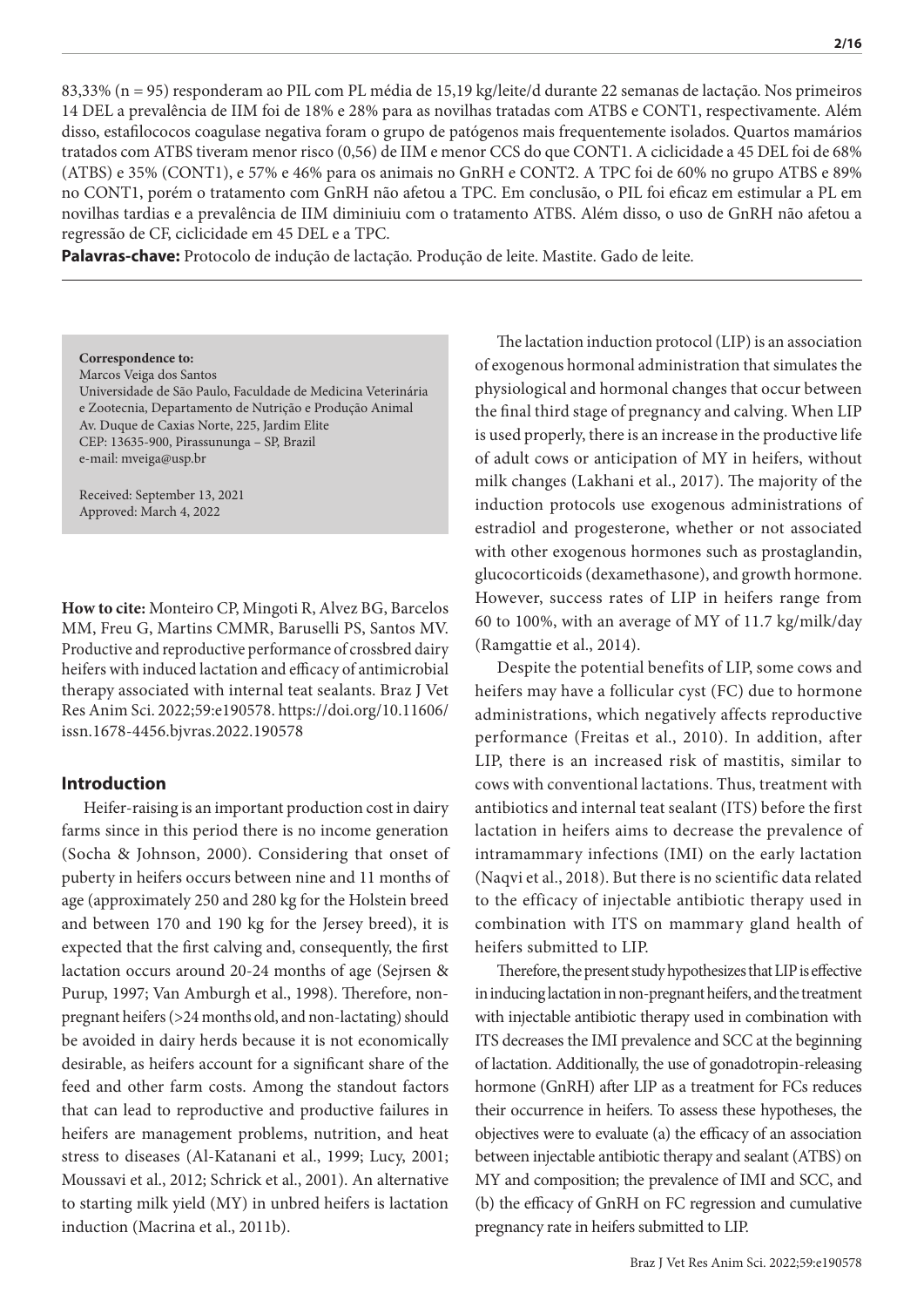## **Material and Methods**

#### *Location and animals*

The study was conducted on a commercial dairy farm in Itararé, São Paulo, Brazil, from March to September 2016. The climate in this location is tropical and the average temperature is 19ºC with an average annual rainfall of 1306 mm.

A total of 114 heifers were selected among 150 heifers without any previous reproductive management based on the following criteria: (a) not lactating; (b) not pregnant; (c) body condition score (BCS) between 2.5 and 3.75, and (d) no diagnosis of clinical disease (e.g., foot problems, mastitis, reproductive diseases, respiratory diseases). After the selection, 114 crossbred Holstein×Jersey heifers with average 34.7  $\pm$  4.8 months of age, 439  $\pm$  56.35 kg body weight (BW), and BCS of  $3.00 \pm 0.30$  were submitted to LIP, composed of administration of exogenous hormones for 21 days. The number of heifers included in this study was obtained based on a convenience sample (i.e., a nonprobabilistic sampling method).

The selected heifers were identified by ear tags and housed in a compost-bedded pack barn. During the LIP, diets were formulated according to the National Research Council (2001) recommendations and were based on two formulations, one for dry heifers with  $\geq$  350 kg BW and one for the first stages of lactation. Diet and water supply were *ad libitum* and all heifers remained under the same environmental conditions throughout the study.

#### *Information collection before LIP*

Information such as identification number, age, weight, BCS, number of functional mammary quarters, and reproductive status was collected before the LIP. To determine BW, the heifers went through a 12-h fast, and the weighing was performed using an electronic scale. The BCS determination was performed according to Edmonson et al. (1989) by a previously trained evaluator. First, visual and tactile observation of the amount of subcutaneous fat at pre-defined points (base of the tail, dorsal regions, and ribs) was performed. Subsequently, the heifers were classified on a 5-point scale, with score  $1 =$  extremely thin, score  $2 =$  moderately thin, score = 3 intermediate, score 4 = moderately fat, and score 5 = extremely fat, which can be subdivided every 0.25 spots.

The reproductive status of the heifers was assessed by transrectal palpation with a portable ultrasound (US Mindray Vet 2200) associated with a 7 MHz transrectal probe. Ovarian and uterine morphology were evaluated to detect the presence of corpus luteum (CL) and FC.

#### *Lactation Induction Protocol (LIP)*

If it is not mentioned, all products used in this study were from Ourofino Animal Health®, Brazil. The duration of the LIP used in the present study was 21 days and consisted of intramuscular administration of estradiol benzoate, progesterone prostaglandin (PGF2α), dexamethasone, and recombinant bovine somatropin (rBST, MSD Animal Health®) subcutaneously. The administration of the hormones occurred every 24 h, starting at 10:00 a.m. on the first day (Figure 1).

The protocol of LIP consisted of 1) subcutaneous administration in the ischiorectal fossa of 500 mg/heifer/ day of rBST on the first, eighth, 15<sup>th,</sup> and 21<sup>st</sup> days of LIP; 2) intramuscular administration of 30 mg/heifer/day of estradiol benzoate from the first to the eighth day and 20 mg/heifer/ day of the ninth to the 15<sup>th</sup> day of LIP; 3) intramuscular



Figure 1 – Lactation induction protocol in heifers. rBST = Recombinant bovine somatotropin;  $PGF2\alpha$  = Prostaglandin.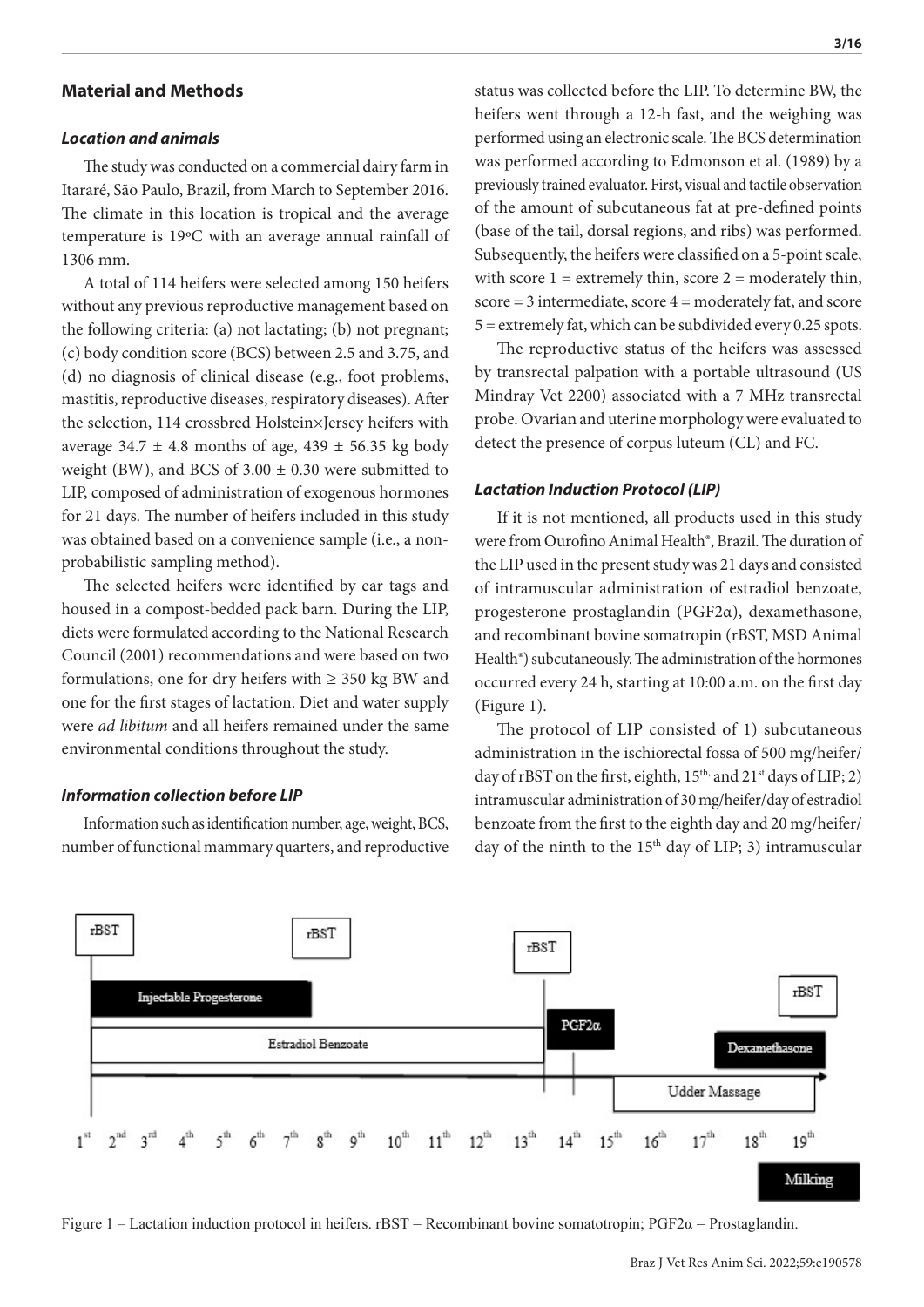administration of 300 mg/heifer/day of progesterone from the first to the eighth day of LIP; 4) intramuscular administration of 0.530 mg/heifer/day of PGF2α on the 16th day of LIP; 5) intramuscular administration of 20 mg/ heifer/day of dexamethasone on days 19, 20, and 21 of LIP; 6) udder massage between the  $17<sup>th</sup>$  and  $20<sup>th</sup>$  days of the LIP; 7) start of milking on the  $21<sup>st</sup>$  day of the LIP, and 8) subcutaneous administration of 500 mg/rBST/heifer every 14 days until the end of lactation (Figure 1).

The udder massages were performed from the  $17<sup>th</sup>$ to the 20th day of the protocol and aimed to initiate the milking stimulus. From the  $21<sup>st</sup>$  day after the beginning of the protocol, mechanical milking was performed in all heifers and the lactation was monitored until the 22nd week (150 DIM).

#### *Antimicrobial treatment*

On the 5<sup>th</sup> day of the LIP, the selected heifers were randomly assigned to one of two treatment protocols according to a previously prepared randomized spreadsheet using the RAND function of Excel software (2010, Microsoft Corporation, Redmond, WA, USA). There were 57 heifers in each treatment group: a) ATBS (treated group) with intramuscularly administered 7 mg/kg of norfloxacin used in combination with ITS (4 g of bismuth subnitrate) in each mammary quarter; and b) CONT1 (control group 1) with no treatment. Before the antibiotic administration, the skin of the teat end was cleaned with 70% alcohol to administer the ITS. To avoid injury to the quarter channel, the teat sealant was inserted for approximately 3 mm followed by the administration of a postdipping solution (0.5% iodine). The first author performed all drug administrations, according to the allocation criteria.

#### *LIP success rate and milk yield*

The lactation period started on the  $21<sup>st</sup>$  day of the LIP. Heifers were mechanically milked twice a day. The milking system was the fishbone type and milking machine from the DeLaval® company. The MY was recorded once a week using an electronic meter (DeLaval®) during 22 weeks of lactation (150 DIM). The LIP success rate was defined as the percentage of heifers that produced  $\geq 9$  kg/milk/day until the fourth week of lactation according to the studies by Byatt et al. (1997) and Freitas et al. (2010), while the peak of MY was defined as the average of the week in which heifers had the highest MY after initiation of induced lactation.

#### *Milk sample collection and microbiological culture*

A total of four heifers were excluded from the study, two heifers due to death and two for hoof problems. Therefore, milk sample collection was completed using 110 heifers. Mammary quarter milk sample collection and microbiological culture analysis were done according to methodologies recommended by the National Mastitis Council (1999).

#### *Milk composition and Somatic Cell Count (SCC)*

The milk samples for SCC analysis and milk composition (fat, protein, lactose, total solids, and defatted dry extract) were collected every 15 days, from 15 DIM to 90 DIM, from the milking system using a collecting cup. After collection, the samples were homogenized, identified, and packaged in individual plastic bottles with a 2-bromo-2-nitropropane-1, 3-diol chemical preservative (Bronopol®). Determination of milk fat, protein, lactose, total solids (ST), and milk solids-not-fat (MSNF) content was performed by infrared absorption (Bentley 2000®; Bentley Instruments, Inc., Chaska, MN, USA). The electronic SCC was performed by flow cytometry (Somacount 300® equipment; Bentley Instruments Inc., Chaska, MN, USA).

#### *Diagnosis and treatment of Follicular Cysts (FCs)*

Reproductive status was evaluated at 15<sup>th</sup> DIM in all heifers  $(n = 110)$  to detect the frequency of FCs, considered as follicular structures with ovarian diameter ≥30 mm, in the absence of a CL. After diagnosis, 106 heifers were distributed based on BW, age, BCS, and reproductive status (presence/absence of FCs) in two groups: GnRH  $(n = 53)$ and CONT2 ( $n = 53$ ). The GnRH group was treated with intramuscular administration of 5 mL of gonadotropinreleasing hormone (GnRH) in the 15<sup>th</sup> DIM, while there was no treatment in CONT2. The use of GnRH aimed to promote the involution of FCs and in the untreated heifers, the spontaneous cure of FCs was evaluated at the 45<sup>th</sup> DIM.

## *Cyclicity evaluation at 45 days of lactation and Timed Artificial Insemination (TAI)*

After 30 days of treatment with GnRH, a second evaluation was performed to evaluate cyclicity, FC regression, and the presence of CL. The volunteer waiting period was 80 days, during which heifers were submitted to a new reproductive status evaluation and TAI protocol.

The TAI steps used were: D0 - Intramuscular administration of 2 mL estradiol benzoate (Ourofino Animal Health®), 2 mL intramuscular PGF2α (Ourofino Animal Health®), 2.5 mL GnRH (Ourofino Animal Health®) and insertion of the intravaginal device with 1g progesterone (Ourofino Animal Health®); D8 - Intramuscular administration of 1 mL estradiol cypionate (Ourofino Animal Health®), 2 mL intramuscular equine chorionic gonadotropin (Ourofino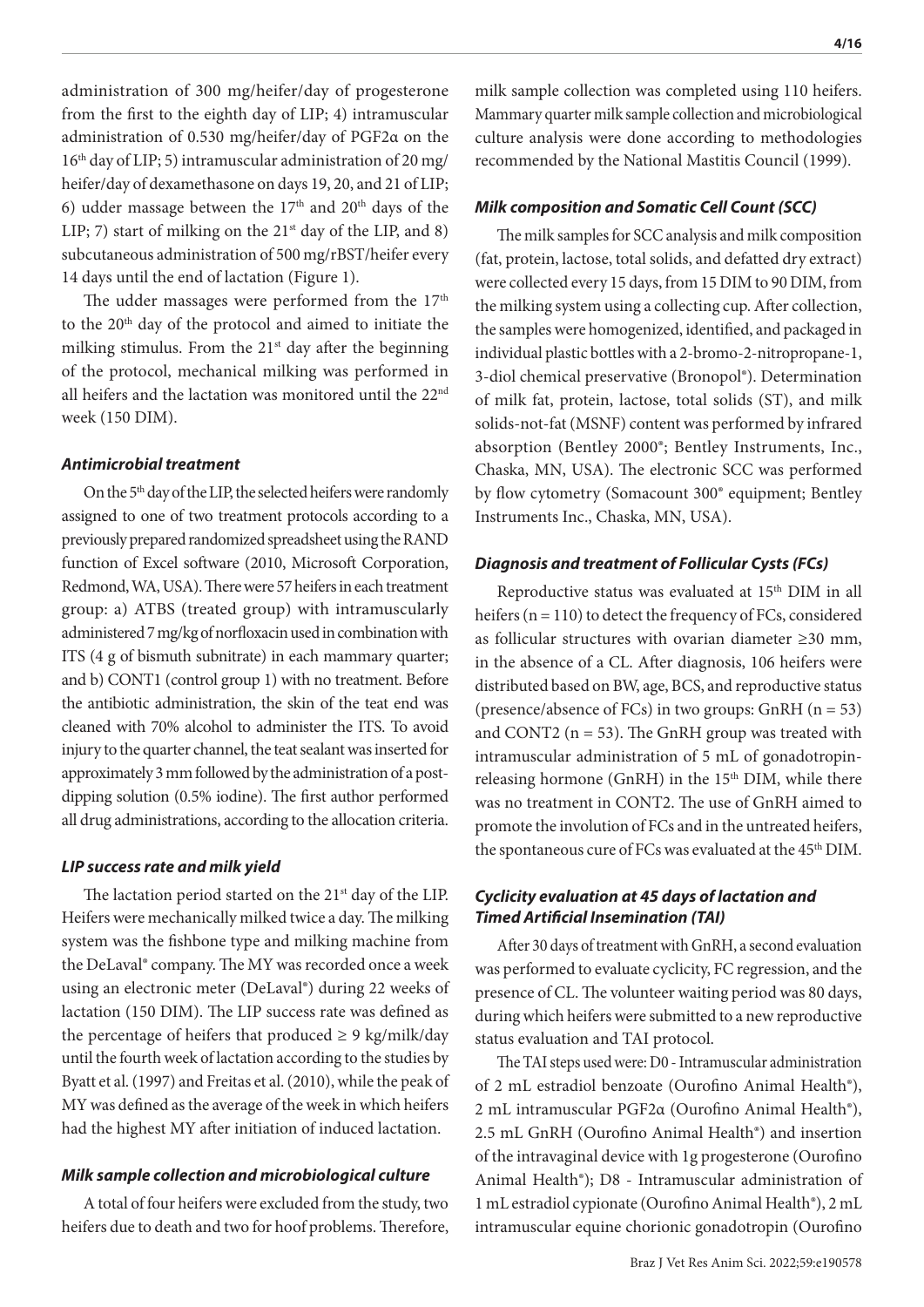Animal Health®), 2 mL intramuscular prostaglandin (Ourofino Animal Health®), and removal of the intravaginal progesterone device (Ourofino Animal Health®); D10 - TAI of heifers with conventional semen (Figure 2).

The diagnosis of pregnancy via palpation and transrectal ultrasonography was performed 30 days after TAI. Heifers diagnosed as non-pregnant at 120<sup>th</sup> DIM were resynchronized at most twice in another TAI. Thus, when necessary, the 2<sup>nd</sup> TAI was performed at the 120<sup>th</sup> DIM, and those not pregnant passed the 3<sup>rd</sup> TAI at the 160<sup>th</sup> DIM. Intervals between pregnancy diagnostics were approximately 40 days.

After the first pregnancy diagnosis, the first-service conception rate was calculated by the number of heifers that were inseminated and became pregnant. After the three pregnancy diagnoses  $(160<sup>th</sup>$  day of pregnancy), the cumulative pregnancy rate (CPR) was defined as the number of pregnant heifers by the number of heifers inseminated in the 120 days (Figure 3). The effect of GnRH and ATBS treatments on the first conception rate and cumulative pregnancy rate after three TAIs during induced lactation were evaluated.

### **Data Analysis**

The data analyses were performed by Statistical Analysis System® version 9.3 (SAS Institute, Cary, NC, USA). The treatments (GnRH and ATBS administration) were allocated in 2×2 factorial arrangements (2 treatments and 2 controls). The prevalence of IMI, diagnosis of firstservice and final pregnancy, and cyclicity were assessed as categorical data by the GLIMMIX procedure, using the heifer as a random effect to consider the correlations of the four mammary quarters within each heifer. For all variables, a statistical significance of *P* <0.05 was adopted.

**5/16**

All response variable averages were calculated and compared by the LSMEANS statement DIFF option using Bonferroni's correction. Assumption of normality of residuals was verified using histograms, studentized residuals graph, and Shapiro-Wilk test. The homogeneity of variances was assessed by Levine's test. Data were examined for outliers and missing values using descriptive statistics and box-plot plots. Non-normal data were transformed (Box-Cox) and outliers of ±3SD (standard deviations) were considered outliers and removed. The SCC data was transformed into SCC linear score (Schukken et al., 2003) to approximate the data to the normal distribution using the Excel program (Microsoft Office, 2016).

Milk yield, milk composition, and FCMY variables were analyzed as repeated measures (for weeks of collection). Several error structures were investigated, and the chosen structure for each variable was evaluated according to Bayesian information criteria (BIC). The following model was considered:

 $Y_{ij} = \mu + \text{Treat}_i + \text{Repro}_j + \text{Collection}_k + \text{BCS}_i + \text{Age}$  $(Covariable)$  + Weight  $(Covariable)$  + Treat<sub>i</sub> × Repro<sub>j</sub> +  $\text{Treat}_i \times \text{Collection}_{k} + \text{Repro}_j \times \text{Collection}_{k} + \text{Treat}_i \times \text{Repro}_j$  $\times$  Collection<sub>k</sub> + e<sub>ijkl</sub> (1)

Where  $Y_{ii}$  = is the observed value;  $\mu$  = overall mean; Treat<sub>i</sub> = fixed effect of antibiotic and ITS treatment i;  $\text{Repro}_j = \text{fixed effect of GnRH treatment}$  j; Collection<sub>k</sub> = fixed effect of collection week include k;  $BCS<sub>1</sub>$  = fixed effect of BCS class 1 (<3.0; between 3.0 and 3.5 and<br>> 3.0); Treat,  $\times$  $\text{Repro}_j = \text{fixed effect}$  of interaction between treatments for mastitis prevention and FCs; Treat<sub>i</sub>  $\times$  Collection<sub>k</sub> = fixed effect of interaction between mastitis treatments and collection week; Repro<sub>j</sub>  $\times$  Collection<sub>k</sub> = fixed effect of interaction



Figure 2 – Timed artificial insemination protocol used in heifers with induced lactation. GnRH = Gonadotropin-releasing hormone;  $PGF2\alpha = Prostaglandin; TAI = Timed artificial insemination.$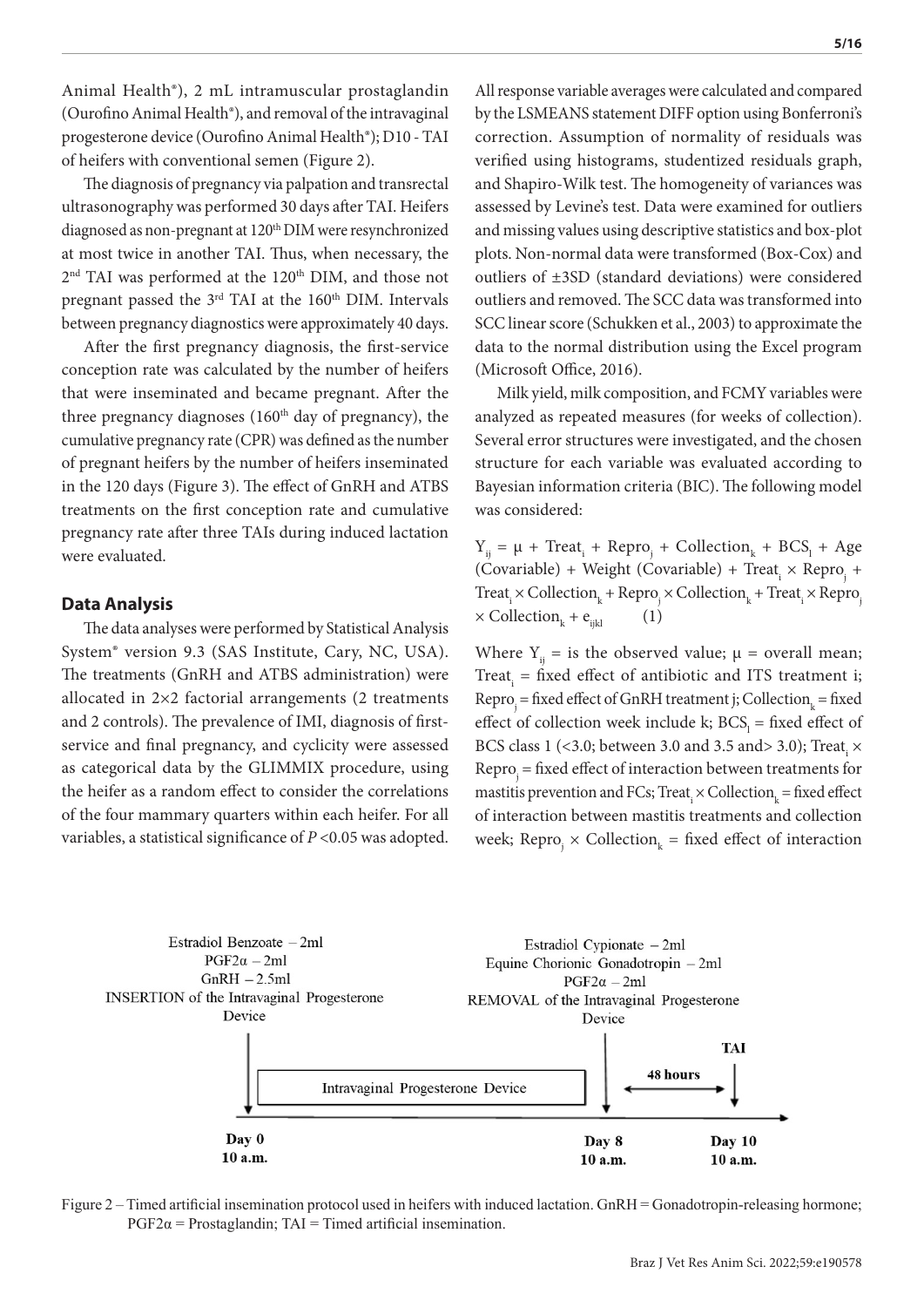

Figure 3 – Trial period flowchart. ATBS: injectable antibiotic therapy associated with internal teat sealant; CONT: Control group without ATBS administration; DIM= day in milk; GnRH: gonadotropin-releasing hormone; LIP= lactation induction protocol;  $PGF2\alpha$  = Prostaglandin; PD= diagnosis of pregnancy; US= ultrasonography.

between treatment for FCs and collection week; Treat<sub>i</sub>  $\times$  $\text{Repro}_j \times \text{Collection}_k = \text{fixed effect of interaction between}$ treatments for mastitis, and FCs and the week of collection and  $e_{ijk}$  = random error associated with each observation. The SCC data were transformed into a logarithmic scale to obtain normal distribution and the age and weight variables were included as covariates. The BCS effect did not enter the model when this was the analyzed variable.

The analyses of the prevalence of IMI were performed at the fourth-quarter level, considering the model:

logit (pi) =  $β0 + β1 × Treat + β2 × Week + β3 × (Treat ×)$ Week) +  $\beta$ 4 × Quarter + Heifer (Random) + Re (2)

Where logit (pi) refers to the function of the probability of prevalence of IMI (1 or 0); β0 is the intercept; β1 is the regression coefficient for intramammary treatment (Treat);  $\beta$ 2 is the regression coefficient of the week of visit (Week);  $β3$  is the regression coefficient for Treat × week interaction, and β4 is the regression coefficient for the quarter position. Heifer was considered as a random effect to take into account the correlation between quarters of each heifer. First-order autoregressive error structure was used and Re is the term residual of the model.

The reproductive performance variables were evaluated considering the fixed effects of ATBS treatment and TAI protocols, and their interactions, according to the model:

logit (pi) =  $\beta$ 0 +  $\beta$ 1 × Treat +  $\beta$ 2 × Prot +  $\beta$ 3 × (Treat × Prot) + Initial Weight (Covariable) + Initial Age (Covariable) + Initial BCS (Covariable) + Cyst 15 DIM (Covariable) +  $Cyclicity 15 DIM (Covariable) + Re$  (3)

Where logit (pi) is the probability of conception in the first TAI or final diagnosis (1 or 0);  $β0 =$  intercept;  $β1$  is the regression

coefficient for intramammary treatment (Treat); β2 is the regression coefficient of the reproductive protocol (Prot);  $β3$  is the regression coefficient for Trat  $×$  Prot interaction. The variables weight, age, and baseline BCS evaluated one day before the onset of 21-day LIP, and presence of FCs and cyclicity at 15 DIM were included as covariates in the model and Re is the term residual of the model. Binary distribution with the logistic function was used.

The hazard of pregnancy up to 160 DIM was analyzed by the Cox proportional hazard model. The variable time was the interval in days from end treatments to pregnancy. Heifers sold or dead, or those that did not conceive by 160 DIM were censored. For the analysis of time to pregnancy, heifers were considered pregnant if they were diagnosed pregnant. Survival plots were generated by Kaplan-Meier survival analysis performed using GraphPad Prism version 8.00 for Windows (GraphPad Software, San Diego, CA, USA).

#### **Results**

#### *LIP success rate, milk yield, and composition*

The LIP success rate, calculated according to the number of heifers with MY of ≥9 kg/milk/day in the fourth week of lactation, was 83.33% (95/114). Lactation started 21 days after the onset of LIP and the mean MY during 22 weeks of lactation was  $15.19 \pm 2.69$  kg/milk/day (Table 1). The ATBS treatment did not affect the MY of induced heifers  $(P = 0.194)$ . However, the GnRH-treated heifers had a lower MY than those from the other experimental groups  $(P = 0.046;$  Figure 4).

A progressive increase of MY was observed until reaching the peak of production  $(16.22 \pm 1.04 \text{ kg/milk/day})$ , between the 10<sup>th</sup> and 11<sup>th</sup> week of lactation. The average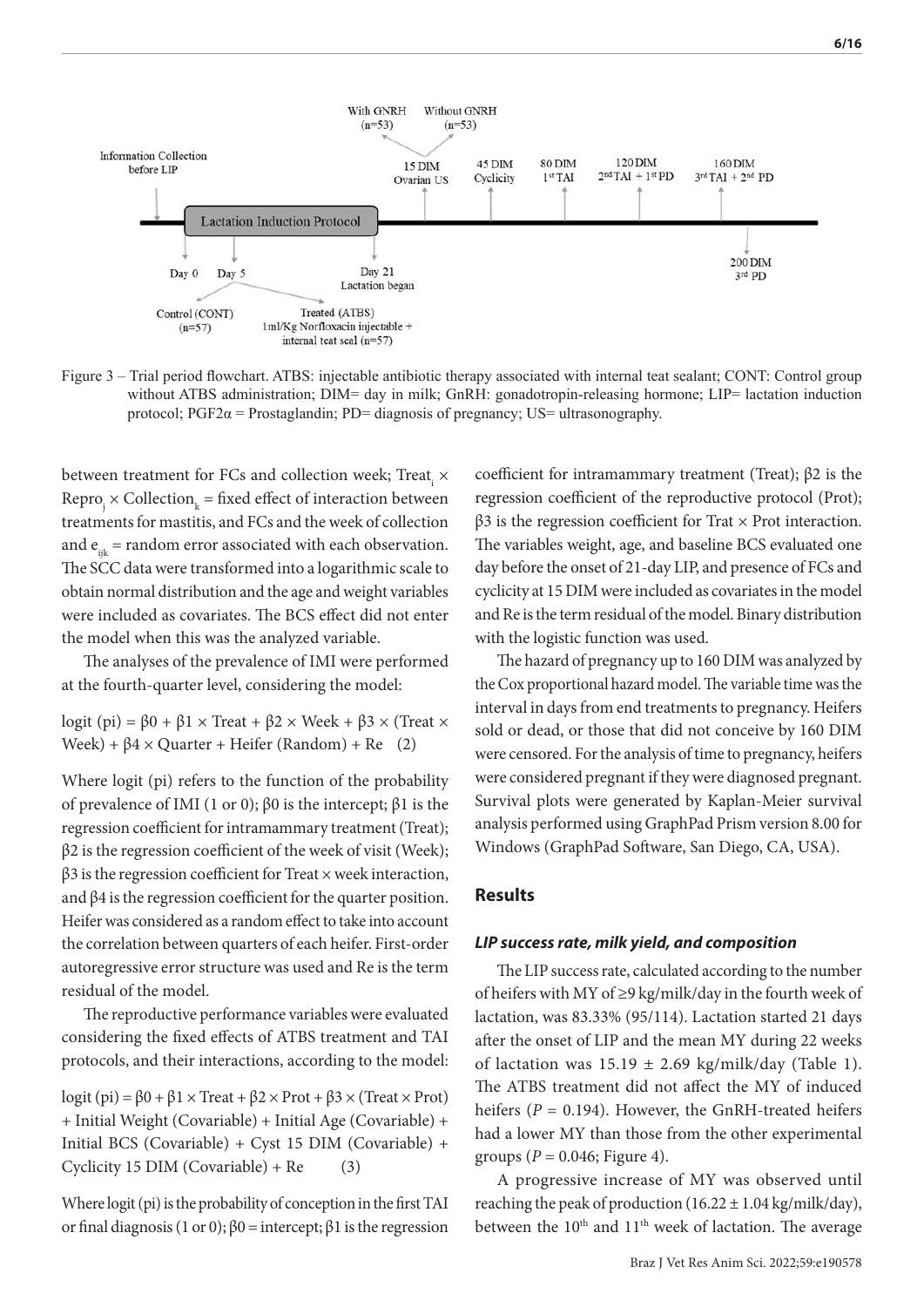Table 1 **–** Effect of ATBS and GnRH treatment on SCC, milk yield, and composition of lactation induced heifers

| <b>Component</b>      | CONT <sub>1</sub> <sup>a</sup> |                        | <b>ATBS</b> <sup>b</sup> |                  |         |                        | P-value     |         |                        |  |
|-----------------------|--------------------------------|------------------------|--------------------------|------------------|---------|------------------------|-------------|---------|------------------------|--|
|                       | <b>CONT2<sup>c</sup></b>       | With GnRH <sup>d</sup> | <b>CONT1</b>             | <b>With GnRH</b> | Average | <b>SEM<sup>e</sup></b> | <b>ATBS</b> | GnRH    | ATBS*GnRH <sup>f</sup> |  |
| MY <sup>9</sup>       | 15.93                          | 15.26                  | 15.69                    | 13.88            | 15.19   | 0.85                   | 0.194       | 0.046   | 0.786                  |  |
| <b>FCMYh</b>          | 20.36                          | 19.32                  | 19.99                    | 17.42            | 19.27   | 1.00                   | 0.006       | < 0.01  | 0.058                  |  |
| Fat $(\%)$            | 4.89                           | 4.66                   | 4.71                     | 4.69             | 4.74    | 0.22                   | 0.438       | 0.168   | 0.264                  |  |
| Protein (%)           | 3.57                           | 3.60                   | 3.47                     | 3.57             | 3.55    | 0.05                   | 0.012       | < 0.013 | 0.121                  |  |
| Lactose (%)           | 4.50                           | 4.48                   | 4.44                     | 4.49             | 4.48    | 0.05                   | 0.261       | 0.517   | 0.218                  |  |
| TS <sup>i</sup> (%)   | 13.98                          | 13.76                  | 13.70                    | 13.77            | 13.80   | 0.26                   | 0.223       | 0.451   | 0.171                  |  |
| MSNF <sup>j</sup> (%) | 9.07                           | 9.08                   | 8.91                     | 9.07             | 9.03    | 0.08                   | 0.031       | 0.033   | 0.072                  |  |
| SCC <sup>k</sup> Log  | 5.64                           | 5.67                   | 5.33                     | 5.49             | 5.49    | 0.26                   | 0.013       | 0.898   | 0.907                  |  |

a CONT1: control group without ATBS administration. <sup>b</sup> ATBS: injectable antibiotic therapy associated with internal teat sealant. <sup>c</sup> CONT2: control group without GnRH use. <sup>d</sup>GnRH: gonadotropin-releasing hormone. °SEM: standard error mean. <sup>f</sup>ATBS\*GnRH: interaction between treatments. <sup>g</sup>MY: milk yield (kg/milk/day). hFCMY: fat corrected milk (kg/milk/day). 'TS: total solids. MSNF: milk solids-not-fat. kSCC: somatic cell count.



Figure 4 – Effect of ATBS and GnRH on the lactation curve of heifers with induced lactations. ATBS: injectable antibiotic therapy associated with internal teat sealant; CONT1: Control group without ATBS administration; GnRH: gonadotropin-releasing hormone; CONT2: control group without GnRH use.

FCMY (3.5%) biweekly collections during the 90<sup>th</sup> DIM was 19.27 kg/milk/day (Table 1). Control heifers (CONT1 and CONT2) presented higher FCMY compared to treated heifers (ATBS and GnRH; *P <* 0.01). On the other hand, there was no ATBS × GnRH interaction for MY and FCMY (*P* > 0.05; Table 1).

The average fat, protein, lactose, total solids (TS), and MSNF contents between the CONT1 and ATBS groups were: 4.74%, 3.55%, 4.48%, 13.80%, and 9.07%, respectively, during biweekly milk collection up to the 90<sup>th</sup> DIM in heifers with induced lactations. There was no effect of ATBS, GnRH and interaction (ATBS × GnRH) treatments on fat (*P ≥* 0.168), lactose (*P ≥* 0.218), and TS (*P ≥* 0.171) contents. Also, there was no effect of interaction (ATBS  $\times$  GnRH) on protein ( $P = 0.121$ ), and MSNF ( $P = 0.072$ ) contents. On the other hand, effects of ATBS and GnRH treatments were observed on protein content ( $P = 0.012$ ; *P* <0.001, respectively; Table 1). The average milk protein

content according to the experimental groups were: 3.57% (CONT1 + CONT2), 3.6% (CONT1 + GnRH), 3.47%  $(ATBS + CONT2)$ , and 3.57%.  $(ATBS + GnRH)$ , with higher protein content in the CONT1 + CONT2 and ATBS + GnRH treatments and lower protein content in the ATBS + CONT2 group.

The ATBS  $(P = 0.031)$  and GnRH  $(P = 0.033)$  treatments had an effect on the MSNF. The MSNF averages between the experimental groups were:  $9.07\%$  (CONT1 + CONT2), 9.08% (CONT1 + GnRH), 8.91 (ATBS + CONT2), and 9.07 (ATBS + GnRH), with lower MSNF contents in the group ATBS + CONT2 (Table 1).

## *SCC, frequency of mastitis-causing pathogens, and prevalence of IMI*

The heifers treated with ATBS had a lower linear score of SCC (*P* = 0.013; Table 1) than the untreated heifers during the first 90 DIM. GnRH treatment did not influence the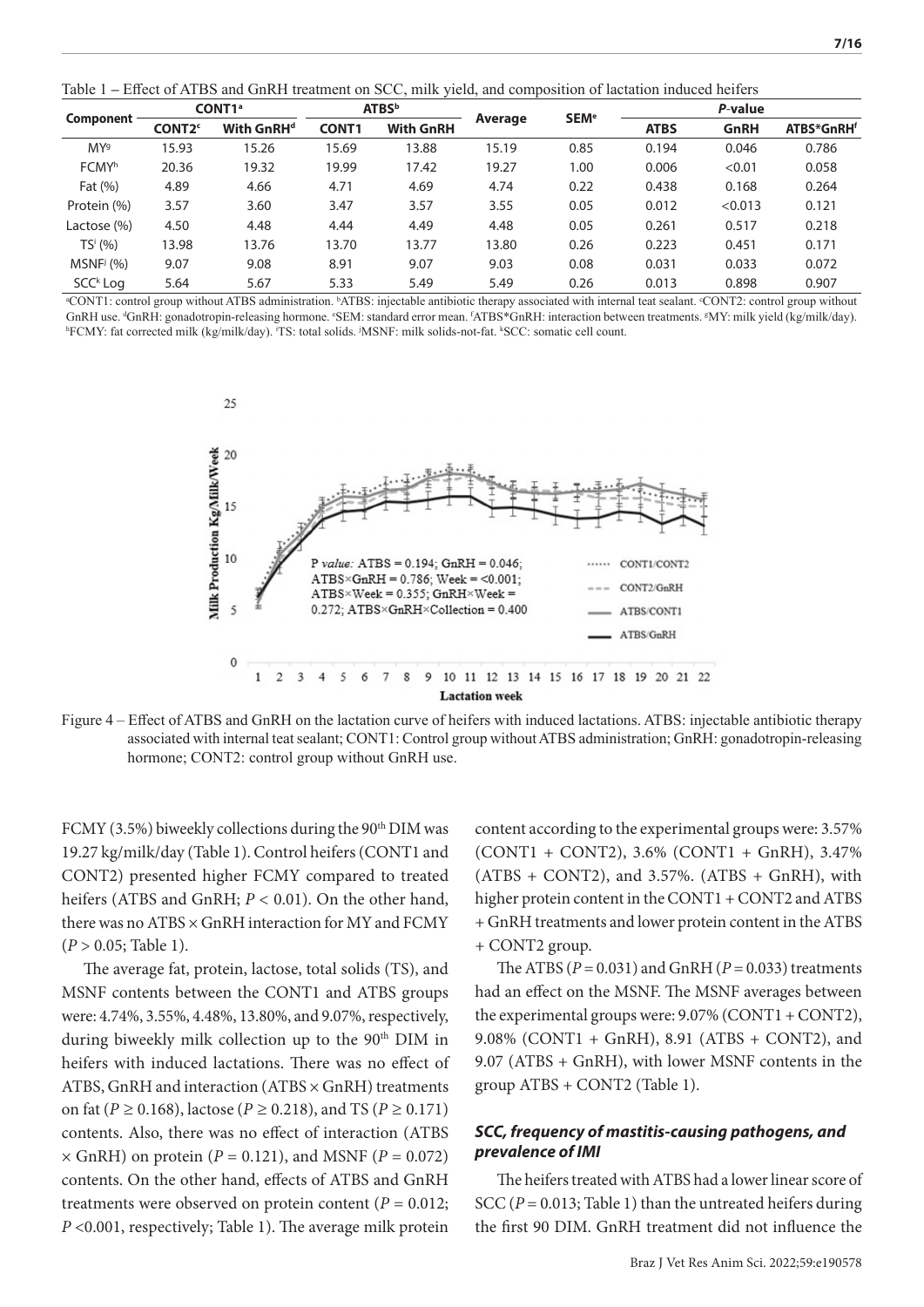linear score of SCC ( $P = 0.898$ ) and there was no effect of interaction ( $P = 0.907$ ).

Of the total mammary quarters sampled in the first two weeks of lactation, 69.16% (305/441) had a negative culture in the  $7<sup>th</sup>$  DIM and 74.88% (331/442) in the  $14<sup>th</sup>$ DIM (Table 2). The most frequently isolated pathogens in both milk samples periods were coagulase-negative *Staphylococcus* (CNS) and *Staphylococcus aureus*

Heifers submitted to ATBS treatment had a lower prevalence (18%) of IMI in the first 14 DIM ( $P = 0.002$ ; Table 3) compared to untreated heifers (28%; CONT1). Also, the treated group (ATBS) had a 0.56 times lower risk to develop IMIs than the CONT1 group (untreated) in the first two weeks of lactation.

## *Return to cyclicity, first-service conception rate, and cumulative pregnancy rate*

The reproductive system evaluation was performed in 106 heifers at the 15th DIM and 33.01% (35/106) presented FCs. At the 45<sup>th</sup> DIM, 68% of the ATBS group heifers were cycling (due to the CL) compared to 35% of CONT1 (*P* = 0.004; Table 4). However, GnRH administration at 15 DIM did

|                                    | d <sub>7</sub>           |                          |                          |                |                          |                          |              | d 14           |                          |                          |                |                          |  |
|------------------------------------|--------------------------|--------------------------|--------------------------|----------------|--------------------------|--------------------------|--------------|----------------|--------------------------|--------------------------|----------------|--------------------------|--|
| <b>Pathogens</b>                   | CONT1 <sup>a</sup>       |                          | <b>ATBS</b> <sup>b</sup> |                | <b>TOTAL</b>             |                          | <b>CONT1</b> |                | <b>ATBS</b>              |                          | <b>TOTAL</b>   |                          |  |
|                                    | n                        | $\%$                     | n                        | $\%$           | n                        | $\frac{0}{0}$            | n            | $\frac{0}{0}$  | n                        | $\%$                     | n              | $\%$                     |  |
| Total Samples <sup>c</sup>         | 212                      | 100.00                   | 229                      | 100.00         | 441                      | 100.00                   | 215          | 100.00         | 227                      | 100.00                   | 442            | 100.00                   |  |
| Negative                           | 139                      | 65.57                    | 166                      | 72.49          | 305                      | 69.16                    | 144          | 66.98          | 187                      | 82.38                    | 331            | 74.88                    |  |
| Positive                           | 73                       | 34.40                    | 63                       | 27.51          | 136                      | 30.84                    | 71           | 33.02          | 40                       | 17.62                    | 111            | 25.12                    |  |
| Contaminated <sup>d</sup>          | 8                        | 3.77                     | 8                        | 3.49           | 16                       | 3.52                     | 8            | 3.72           | 5                        | 2.20                     | 13             | 2.92                     |  |
| <b>SCN<sup>e</sup></b>             | 54                       | 25.47                    | 41                       | 17.90          | 95                       | 20.95                    | 52           | 24.19          | 24                       | 10.57                    | 76             | 17.11                    |  |
| S. aureus                          | 6                        | 2.83                     | 5                        | 2.18           | 11                       | 2.60                     | 6            | 2.79           | 5                        | 2.20                     | 11             | 2.47                     |  |
| Corynebacterium<br>spp.            | 1                        | 0.47                     | 4                        | 1.75           | 5                        | 1.10                     | 2            | 0.93           | $\qquad \qquad -$        | $\overline{\phantom{a}}$ | $\overline{2}$ | 0.45                     |  |
| Othersf<br>Enterobacteria          |                          |                          |                          |                |                          |                          |              |                | 4                        | 1.76                     | 4              | 0.90                     |  |
| Strep. dysgalactiae                | 2                        | 0.94                     | $\mathbf{1}$             | 0.44           | 3                        | 0.66                     |              | 0.47           | 1                        | 0.44                     | $\overline{2}$ | 0.45                     |  |
| Strep. uberis                      | $\overline{\phantom{0}}$ | $\overline{\phantom{0}}$ |                          | $\overline{a}$ | $\overline{\phantom{a}}$ | $\overline{\phantom{0}}$ | 2            | 0.93           | $\overline{\phantom{0}}$ | $\qquad \qquad$          | $\overline{2}$ | 0.45                     |  |
| Streptococcus spp.                 | 1                        | 0.47                     | 1                        | 0.44           | 2                        | 0.44                     |              | $\overline{a}$ | $\overline{\phantom{0}}$ |                          |                | $\overline{\phantom{a}}$ |  |
| Pseudomonas spp.                   |                          | $\qquad \qquad -$        | 1                        | 0.44           |                          | 0.22                     |              |                |                          |                          |                |                          |  |
| Strep. agalactiae                  |                          |                          | 1                        | 0.44           |                          | 0.22                     |              |                | 1                        | 0.44                     | 1              | 0.22                     |  |
| Non functional<br>mammary quarters |                          | 0.47                     |                          | 0.44           | 2                        | 0.44                     |              |                |                          |                          |                |                          |  |

Table 2 **–** Frequency of isolation of mastitis-causing pathogens on the first 14 days of lactation in lactation-induced heifers

a CONT1: Control group without ATBS administration. <sup>b</sup> ATBS, Injectable antibiotic therapy associated with internal teat sealant. <sup>c</sup> Samples per fourth mammary quarters. <sup>4</sup>Contaminated: ≥ two pathogens identified in the same milk sample. °SCN: coagulase-negative Staphylococcus. <sup>f</sup>Others *Enterobacteria: Enterobacter* spp., *Enterococcus* spp, *Serratia* spp.

| Table 3 – Treatment effect logistic regression on the risk of intramammary infection in the first two weeks of lactation of the treated |  |  |  |
|-----------------------------------------------------------------------------------------------------------------------------------------|--|--|--|
| mammary quarters of induced lactating heifers                                                                                           |  |  |  |

| Risk of IMI <sup>a</sup>   |                 | SE <sup>c</sup> | $P$ -value* | OR <sup>d</sup>          |          | 95% CL <sup>e</sup> |                          | <b>SEM<sup>9</sup></b>   |
|----------------------------|-----------------|-----------------|-------------|--------------------------|----------|---------------------|--------------------------|--------------------------|
|                            | $\beta^{\beta}$ |                 |             |                          | Lower    | <b>Upper</b>        | <b>LSM<sup>f</sup></b>   |                          |
| Intercept<br><b>TREATh</b> | $-2.01$         | 0.269           | < 0.001     | $\overline{\phantom{a}}$ | $-2.541$ | $-1.472$            | $\overline{\phantom{0}}$ | $\overline{\phantom{0}}$ |
| CONT <sub>1</sub>          |                 |                 | Reference   |                          |          |                     | 0.289                    | 0.033                    |
| <b>ATBS</b>                | $-0.881$        | 0.289           | 0.002       | 0.565                    | 0.363    | 0.879               | 0.187                    | 0.026                    |
| Week                       |                 |                 |             |                          |          |                     |                          |                          |
|                            | Reference       |                 |             |                          |          |                     | 0,263                    | 0,027                    |
| $\overline{2}$             | $-0.003$        | 0.249           | 0.064       | 0.736                    | 0.530    | 1.022               | 0.208                    | 0.025                    |
| <b>Mammary Quarter</b>     |                 |                 |             |                          |          |                     |                          |                          |
| RL <sup>k</sup>            |                 | 0.196           | 0.030       |                          |          |                     |                          |                          |
| RR <sup>1</sup>            | 0.329           | 0.237           | 0.165       | 1.390                    | 0.873    | 2.215               | 0.035                    | 0.191                    |
| FL <sup>m</sup>            | 0.544           | 0.233           | 0.019       | 1.723                    | 1.090    | 2.724               | 0.295                    | 0.037                    |
| FR <sup>n</sup>            | 0.046           | 0.244           | 0.849       | 1.047                    | 0.649    | 1.691               | 0.203                    | 0.031                    |

<sup>a</sup>IMI: Intramammary infections. <sup>b</sup>β: regression coefficient. °SE: standard error. <sup>d</sup>OR: odds ratio. °CL: confidence limit. °LSM: least square mean. °SEM: standard error mean. hTREAT: treatment. CONT1: control group without ATBS administration. <sup>j</sup>ATBS: injectable antibiotic therapy associated with internal teat sealant.<br>KRI : rear left quarter. RR rear right quarter mEL: front left RL: rear left quarter. <sup>1</sup>RR rear right quarter. "FL: front left quarter. "FR: front right quarter. \**P*-value: ATBS = 0.011; Collection = 0.067; ATBS × Collection = 0.064; Mammary quarter  $= 0.065$ .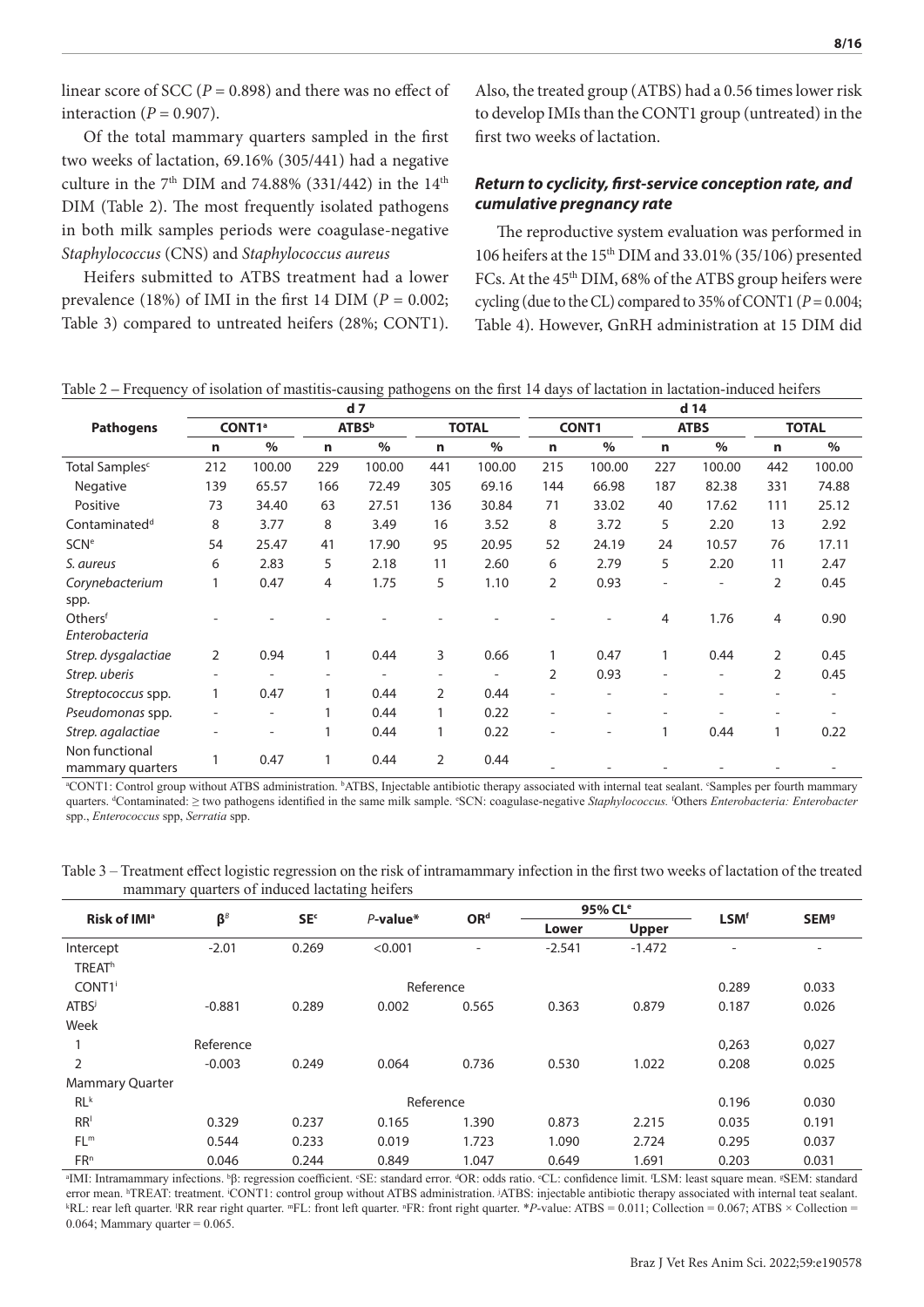not affect cyclicity at the  $45<sup>th</sup>$  DIM ( $P = 0.36$ ; GnRH = 57%;  $CONT2 = 46\%$ ). In addition, there was no effect of the variables weight, age, initial BCS, cyclicity, and FCs at the 15<sup>th</sup> DIM on the return of cyclicity ( $P \ge 0.187$ ; Table 4).

There was no effect of treatments on the first-service conception rate (ATBS;  $P = 0.114$  and GnRH;  $P = 0.152$ ; Table 5). Mean conception rates among experimental groups were 48% for ATBS, 67% for CONT1, 49% for GnRH and 66% for CONT2. The variables weight, age, initial BCS, cyclicity, and presence of FCs in both 15<sup>th</sup> DIM did not influence the first-service conception rate at 120 DIM (*P ≥* 0.165; Table 5).

The average cumulative pregnancy rate was 75.35%. ATBS-treated animals had a lower cumulative pregnancy

rate than CONT1 (60% *versus* 89%; *P* = 0.018; Table 6). GnRH treatment did not change the cumulative pregnancy rate ( $P = 0.0509$ ), and the average for the group treated with GnRH was 64% and 87% for CONT2. The variables weight, age, and BCS in classes at the first stages of lactation did not affect the cumulative pregnancy rate, as well as cyclicity, and presence of FCs at the 15<sup>th</sup> DIM ( $P \ge 0.240$ ; Table 6).

According to survival analyses, homogeneous curves were observed between treatment groups for hazard of pregnancy up to 160 DIM (ATBS x CONT1: Logrank = 0.099, Wilcoxon = 0.154, Hazard ratio = 0.847; GnRH x CONT2: Log-rank =  $0.165$ , Wilcoxon =  $0.261$ , Hazard ratio = 0.872). Kaplan-Meier survival plots are shown in Figure 5.

Table 4 **–** Logistic regression of the effect of ATBS and GnRH treatment, initial weight, age, BCS, 15-day lactation cyclicity, and incidence of follicular cysts on 45-day lactation cycle in heifers with induced lactation

|                             |           | $-70000001$            |             |                 |       | 95% CL <sup>d</sup> |                        |                        |
|-----------------------------|-----------|------------------------|-------------|-----------------|-------|---------------------|------------------------|------------------------|
| <b>Cyclicity 45</b>         | $\beta^A$ | <b>SE</b> <sup>b</sup> | $P$ -value* | OR <sup>c</sup> |       |                     | <b>LSM<sup>e</sup></b> | <b>SEM<sup>f</sup></b> |
|                             |           |                        |             |                 | Lower | <b>Upper</b>        |                        |                        |
| Intercept                   | $-0.689$  | 1.990                  | 0.730       |                 |       |                     |                        |                        |
| ATBS <sup>9</sup>           | 1.241     | 0.647                  | 0.004       | 3.88            | 1.54  | 9.76                | 0.68                   | 0.08                   |
| CONT <sub>1h</sub>          | Reference |                        |             |                 |       |                     | 0.35                   | 0.09                   |
| GnRHi                       | 0.299     | 0.625                  | 0.360       | 1.51            | 0.61  | 3.69                | 0.57                   | 0.09                   |
| CONT <sub>2j</sub>          | Reference |                        |             |                 |       |                     | 0.46                   | 0.09                   |
| Initial weight <sup>k</sup> | $-0.005$  | 0.005                  | 0.329       | 0.99            | 0.98  | 1.00                |                        |                        |
| Initial age <sup>l</sup>    | 0.056     | 0.060                  | 0.349       | 1.05            | 0.93  | 1.19                |                        |                        |
| $BCSm$ 3 e 3.5              | 0.476     | 0.538                  | 0.561       | 1.61            | 0.55  | 4.69                |                        |                        |
| BCS > 3.5                   | 0.868     | 0.913                  |             | 2.38            | 0.38  | 14.64               |                        |                        |
| BCS < 3                     | 0         |                        |             |                 |       |                     |                        |                        |
| FC d15 <sup>n</sup>         | $-0.063$  | 0.475                  | 0.894       | 0.93            | 0.36  | 2.41                |                        |                        |
| Cyclicity d15°              | $-1.363$  | 1.026                  | 0.187       | 0.25            | 0.033 | 1.96                |                        |                        |

<sup>8</sup>β: regression coefficient. <sup>b</sup>SE: standard error. °OR: odds ratio. <sup>d</sup>CL: confidence limit. °LSM: least square mean. <sup>f</sup>SEM: standard error mean. <sup>g</sup>ATBS: injectable antibiotic therapy associated with internal teat sealant. <sup>h</sup>CONT1: control group without ATBS administration. GnRH: gonadotropin-releasing hormone. CONT2: control group without GnRH administration; <sup>k</sup>Weight before LIP start. <sup>1</sup>Age before the onset of LIP. "BCS: body condition score. "Presence of follicular cysts on the 15<sup>th</sup> day of lactation. °Cyclicity on the 15<sup>th</sup> day of lactation. \**P*-value = ATBS × GnRH = 0.802.

Table 5 **–** Logistic regression for the effect of ATBS and GnRH treatment on conception rate after first initial fixed-time artificial insemination in induced lactating heifers

|                                      |             | SE <sup>b</sup> | $P$ -value* | OR <sup>c</sup> |       | 95% CL <sup>d</sup> | <b>LSM<sup>e</sup></b> | <b>SEM<sup>f</sup></b> |
|--------------------------------------|-------------|-----------------|-------------|-----------------|-------|---------------------|------------------------|------------------------|
| <b>First-service conception rate</b> | $\beta^A$   |                 |             |                 | Lower | <b>Upper</b>        |                        |                        |
| Intercept                            | 6.340       | 2.273           | 0.006       |                 |       |                     |                        |                        |
| ATBS <sup>9</sup>                    | $-1.157$    | 0.708           | 0.114       | 0.45            | 0.17  | 1.21                | 0.48                   | 0.09                   |
| CONT <sub>1h</sub>                   | Reference   |                 |             |                 |       |                     | 0.67                   | 0.09                   |
| GnRHi                                | $-1.083$    | 0.715           | 0.152       | 0.49            | 0.18  | 1.30                | 0.49                   | 0.09                   |
| CONT <sub>2j</sub>                   | Reference   |                 |             |                 |       |                     | 0.66                   | 0.09                   |
| Initial weight <sup>k</sup>          | $-0.006$    | 0.005           | 0.276       | 0.99            | 0.98  | 1.00                |                        |                        |
| Initial age <sup>l</sup>             | $-0.085$    | 0.061           | 0.165       | 0.91            | 0.81  | 1.03                |                        |                        |
| $BCSm$ 3 e 3,5                       | 0.029       | 0.554           | 0.451       | 1.03            | 0.34  | 3.11                |                        |                        |
| BCS > 3.5                            | 1.036       | 0.899           |             | 2.82            | 0.47  | 16.92               |                        |                        |
| BCS < 3                              | $\mathbf 0$ |                 |             |                 |       |                     |                        |                        |
| FC d15 <sup>n</sup>                  | 0.531       | 0.518           | 0.309       | 1.70            | 0.60  | 4.77                |                        |                        |
| Cyclicity d15°                       | 1.189       | 1.035           | 0.254       | 3.28            | 0.41  | 25.84               |                        |                        |

<sup>a</sup>β: regression coefficient. <sup>b</sup>SE: standard error. °OR: odds ratio. <sup>d</sup>CL: confidence limit. °LSM: least square mean. <sup>f</sup>SEM: standard error mean. <sup>g</sup>ATBS: injectable antibiotic therapy associated with internal teat sealant. <sup>h</sup>CONT1: control group without ATBS administration. GnRH: gonadotropin-releasing hormone. <sup>j</sup>CONT2: control group without GnRH administration; kWeight before LIP start. 'Age before the onset of LIP. "BCS: body condition score. "Presence of follicular cysts on the 15<sup>th</sup> day of lactation. °Cyclicity on the 15<sup>th</sup> day of lactation. *\*P* value = ATBS × GnRH = 0.457.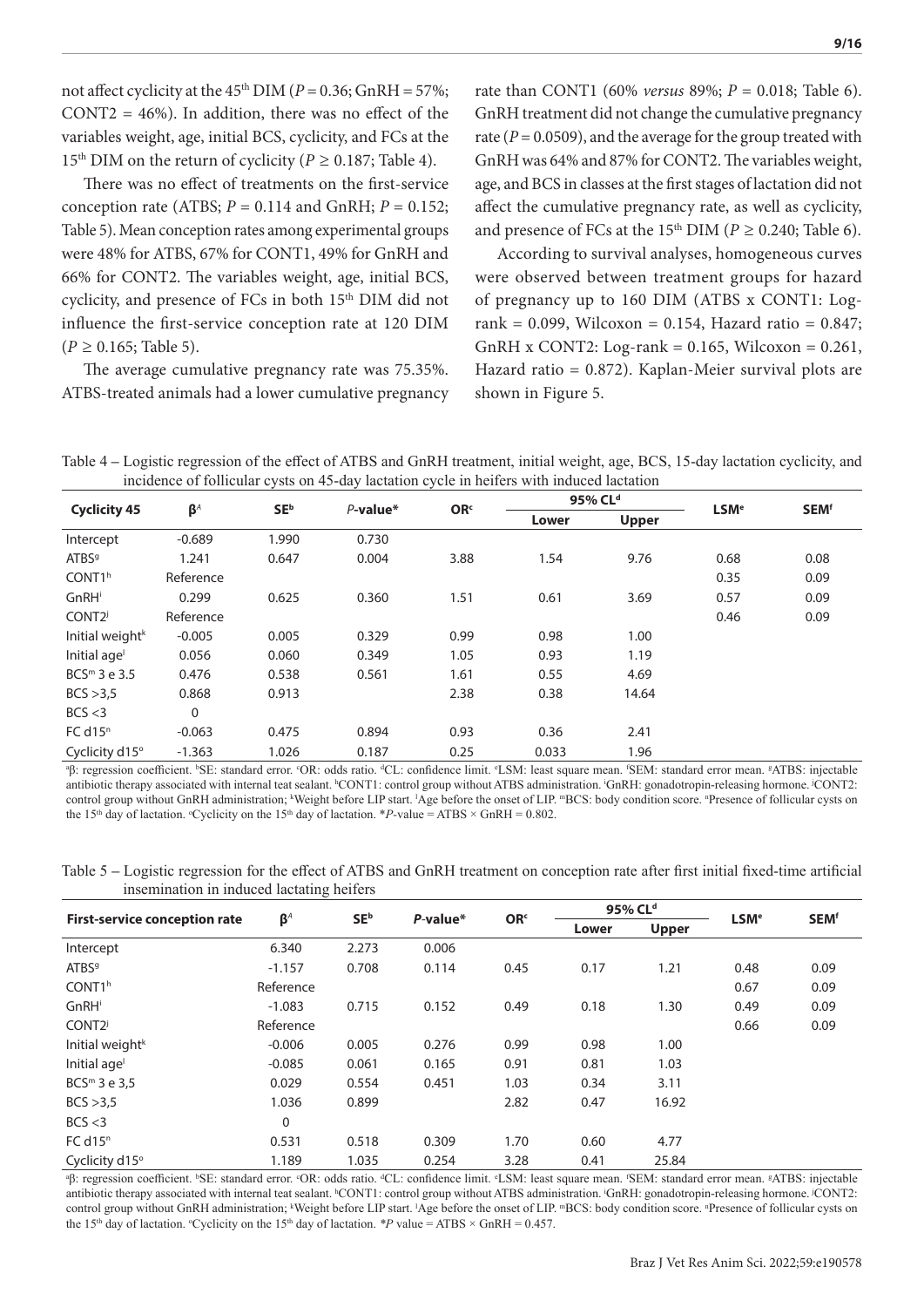Table 6 – Logistic regression for the effect of injectable antibiotic therapy and sealant and GnRH treatment on the cumulative pregnancy rate in induced lactating heifers

|                             |                                    |                          |             | OR <sup>c</sup> |       | 95% CL <sup>d</sup> |                        |                                 |
|-----------------------------|------------------------------------|--------------------------|-------------|-----------------|-------|---------------------|------------------------|---------------------------------|
| <b>Pregnancy rate</b>       | $\beta^A$                          | SE <sup>b</sup>          | $P$ -value* |                 | Lower | <b>Upper</b>        | <b>LSM<sup>e</sup></b> | <b>SEM<sup>f</sup></b>          |
| Intercept                   | $-2.306$                           | 7.13                     | 0.747       |                 |       |                     |                        |                                 |
| ATBS <sup>9</sup>           | $-1.576$                           | 1.16                     | 0.018       | 0.19            | 0.04  | 0.75                | 0.60                   | 0.11                            |
| CONT <sub>1h</sub>          | Reference                          |                          |             |                 |       |                     | 0.89                   | 0.07                            |
| GnRHi                       | $-1.274$                           | 1.18                     | 0.0509      | 0.25            | 0.06  | 1.00                | 0.64                   | 0.12                            |
| CONT <sub>2j</sub>          | Reference                          |                          |             |                 |       |                     | 0.87                   | 0.07                            |
| $BCSk$ 3 e 3.5              | $-1.221$                           | 1.14                     | 0.553       | 0.29            | 0.03  | 2.85                |                        |                                 |
| BCS > 3.5                   | $-2.164$                           | 2.72                     |             | 2.52            | 0.48  | 16.73               |                        |                                 |
| BCS < 3                     | $\mathbf 0$                        |                          |             |                 |       |                     |                        |                                 |
| Initial weight <sup>1</sup> | $-0.069$                           | 0.05                     | 0.240       | 0.93            | 0.83  | 1.04                |                        |                                 |
| Initial age $m$             | 2.723                              | 2.48                     | 0.275       | 15.22           | 0.10  | 0.99                |                        |                                 |
| Cyst d15 <sup>n</sup>       | 0.537                              | 0.61                     | 0.387       | 1.71            | 0.50  | 5.85                |                        |                                 |
| Ciclicity d15°              | 0.402                              | 1.18                     | 0.735       | 1.49            | 0.14  | 15.86               |                        |                                 |
|                             | <b>Line Store</b><br>$\sim$ $\sim$ | <b>Contract Contract</b> |             | $\sim$ $\sim$   | .     | Contact of the      | . .                    | comment and the contract of the |

<sup>8</sup>β: regression coefficient. <sup>b</sup>SE: standard error. °OR: odds ratio. <sup>d</sup>CL: confidence limit. °LSM: least square mean. <sup>f</sup>SEM: standard error mean. <sup>g</sup>ATBS: injectable antibiotic therapy associated with internal teat sealant. "CONT1: control group without ATBS administration. GnRH: gonadotropin-releasing hormone. CONT2: control group without GnRH administration; KBCS: body condition score. Weight before LIP starts. "Age before the onset of LIP. "Presence of follicular cysts on the 15<sup>th</sup> day of lactation. <sup>o</sup>Cyclicity on the 15<sup>th</sup> day of lactation. *P*-value: ATBS × GnRH = 0.907.



Figure 5 – Kaplan-Meier survival curves for time to pregnancy up to 160 DIM according to treatment groups (CONT1: Control group without ATBS administration vs. ATBS: injectable antibiotic therapy associated with internal teat sealant; and CONT2: control group without GnRH use vs. GnRH: gonadotropin-releasing hormone) of heifers with induced lactations.

## **Discussion**

#### *LIP success rate*

LIP success was observed in 83.33% of heifers, suggesting that the LIP used in heifers was efficient in inducing lactation. According to Freitas et al. (2010), even success rates lower than 100% can be profitable due to the low cost to induce the lactation cycle in unproductive cows. The success rate observed in the present study was higher than previous success rates reported in other studies of cows and induced heifers: 70% with 13 to 16 month-old Holstein heifers (Byatt et al., 1997), and 62% with Holstein heifers 24.5 months old (Smith & Schanbacher, 1974). However, the success rate in the present study was lower than that described in Holstein and Jersey heifers aged 22 to 32 months (100%; Fulkerson, 1978), Holstein heifers

aged 15 (97%; Macrina et al., 2011b), and 30 months (92%; Harness et al., 1978) and also in Holstein cows (100%; Mellado et al., 2006). But the high success rates described in other studies may be associated with less strict criteria (Ramgattie et al., 2014), such as  $MY \ge 5.6$  kg/milk/day at lactation peak, which may lead to successful management 100% (Fulkerson, 1978), and which differed from the MY threshold used in the present study ( $\geq$  9kg/milk/day in the first four weeks of lactation).

## *Milk yield*

To our knowledge, no previous studies used hormone protocols similar to the present study in unbred heifers. However, our results are similar to the levels of MY observed in heifers aged 18 months submitted to LIP (11 to 15 kg/ milk/day for 22 weeks; Ramgattie et al., 2014). Other studies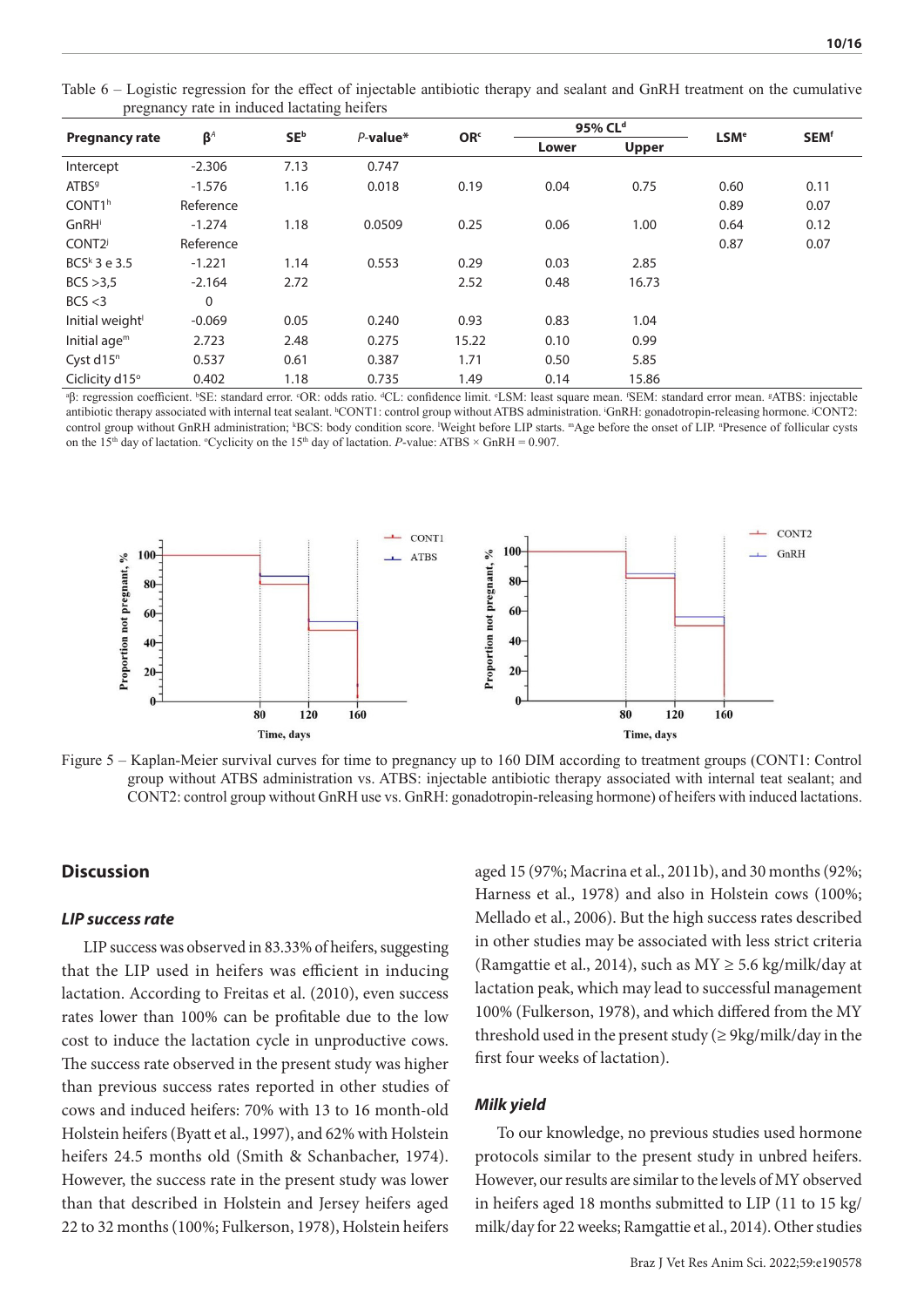with LIPs in crossbred heifers described lower mean MY responses than our study at 6 kg/milk/day (Fulkerson & McDowell, 1975) and 7 kg/milk/day (Fulkerson, 1978). Another study with Holstein dairy heifers aged 18 months resulted in a higher mean MY than our study, which was 18.9 kg/milk/day at 305 DIM (Macrina et al., 2014). Nevertheless, variations in the success rates of LIP and MY in heifers may occur due to incomplete simulation of physiological changes occurring between late third and calving stages in cows and heifers (Ramgattie et al., 2014). Other variables may also affect the MY and LIP success rate, such as the estrous cycle phase at the beginning of the LIP, the pharmacological basis applied and the doses of hormones used (Freitas et al., 2010; Smith & Schanbacher, 1973).

The ATBS did not affect MY of LIP-treated heifers. Studies using antibiotic and/or sealant treatment before the first lactation in primiparous cows with conventional lactations also reported no effect on milk yields using different antimicrobials: lactating cow intramammary antibiotics (pirlimycin hydrochloride, Middleton et al., 2005; and cephapirin, Borm et al., 2006) injectable antibiotic (penethamate hydriodide; Passchyn et al., 2013) and intramammary antibiotic formulated for lactating cows associated with ITS (Machado & Bicalho, 2018). On the other hand, an increase in MY was observed in primiparous cows treated before the first lactation with intramammary antibiotics with formulations for dry cows (Sampimon et al., 2009; Trinidad et al., 1990) and injectable antibiotics for lactating cows (Kreiger et al., 2007; Oliver et al., 2003). The present study hypothesized that ATBS-treated heifers would have increased the MY compared to control heifers (CONT1). However, one of the potential causes for the nonincrease in MY of heifers may be due to the distinct types of genetics, management, medications used, prevalence, and type of pathogens present in the mammary glands of animals used in the present study (Naqvi et al., 2018; Passchyn et al., 2013).

Unexpectedly, GnRH treatment, which aimed to cure FCs, negatively influenced MY. No studies are reporting that MY decreases in cows with induced lactation after the use of GnRH. One explanation may be due to the metabolic overload that heifers submitted to induced lactation protocols and GnRH administration present. According to Jeong (2010), the use of medications applied during pregnancy of women may negatively affect liver metabolism, which could explain the lower MY in the heifers of the study.

In our study, the MY progressively increased between the first three weeks of lactation, which was similar to what was observed in a study with induced lactating cows and heifers in a 12-day PIL and using as hormones PGF2α, estradiol, progesterone, reserpine, and dexamethasone (Ramgattie et al., 2014). After this period, MY in the present study increased at a slower rate, until reaching the maximum production (peak lactation) between the  $11<sup>th</sup>$ week of lactation, contrasting that found in primiparous with natural lactation, where the peak of MY occurs in the 6th week of lactation (Bjelland et al., 2011). However, the mechanism that causes lactating-induced cows and heifers to delay reaching the peak of MY is not well understood (Mellado et al., 2011). One explanation for the delay in reaching the peak of MY could be because the exogenous hormones injectable during LIP lead to an incomplete stimulus in the development of the mammary gland and alveoli, delaying the moment of peak milk production.

The heifers in the present study produced an average of  $16.22 \pm 1.04$  kg/milk/day at peak production. However, the MY results were lower than the studies by Macrina et al. (2011b, 2014), who described MY of 22.7 kg/milk/day in 15-month old Holstein heifers and 26.1 kg/milk/day and 22.9 kg/milk/day in Holstein heifers aged 18 and 14 months, respectively. The difference in the peak on MY found in the present study with the others may be linked to the different breed and animal genetics, since, according to some studies, it is expected that animals of the Holstein breed produce more milk when compared to their crossbreeds (Holstein x Jersey) as used in the present study (Bjelland et al., 2011).

#### *Milk composition*

The averages of fat  $(4.74 \pm 0.22\%)$ , protein  $(3.55 \pm 0.14\%)$ , lactose (4.48  $\pm$  0.12%), TS (13.8  $\pm$  0.31%) and MSNF  $(9.03 \pm 0.18\%)$  during 90 DIM were similar to milk components for cows and primiparous with conventional lactations. Auldist et al. (2007) described levels of 4.04% fat and 3.40% protein in cows, similar to the results reported in the present study. However, other studies have described different milk compositions in both cows and/or lactating heifers. Heifers with induced lactations produced milk with 3.68 to 3.66% fat and 3.35 to 3.25% protein at 15 months of age (Macrina et al., 2011a, 2011b).

In the present study, higher milk solid contents (fat and protein) were superior compared to Macrina et al. (2011b), who described 4.13% fat and 3.58% protein in Holstein heifers with induced lactation. An explanation for the higher milk solid contents could be that heifers used in the present study were crossbreed Holstein x Jersey, with high solids production when compared to Holstein (Auldist et al., 2007). The higher solids production is potentially due to the lower volume of milk produced in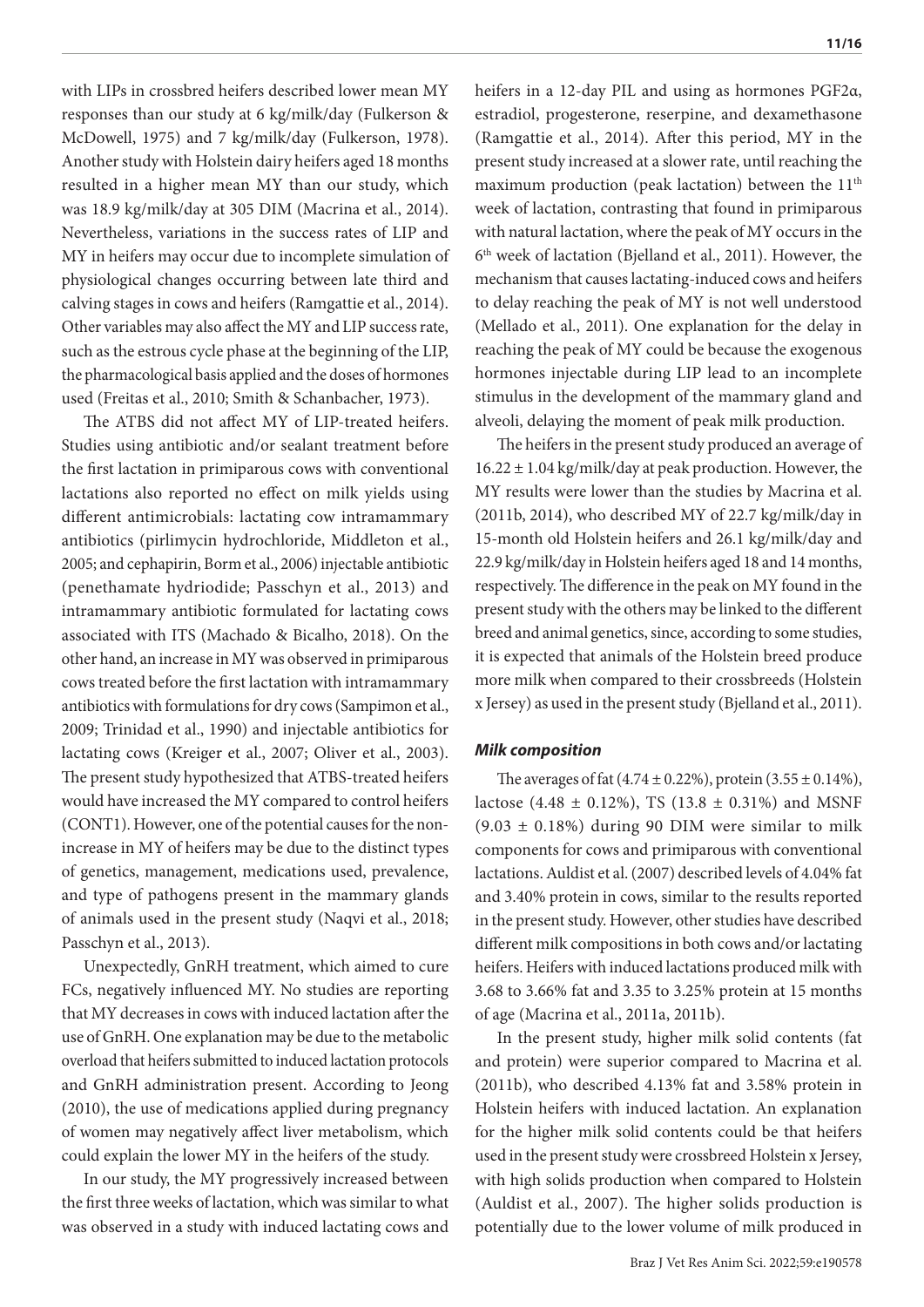induced animals, as high milk yields tend to dilute milk components (Macrina et al., 2011b).

## *Somatic cell count*

The SCC log during the first 90 DIM of the present study was lower in ATBS-treated heifers compared to control (CONT1). Decreased SCC indicates that treatment with ATBS reduced the intensity of inflammation and improved mammary gland health with induced lactations. This effect was a result of the combined effect of curing IMI due to the use of injectable antibiotics and the prevention of new IMI (NIMI) with the ITS.

Similarly, other studies have also observed decreased SCC in heifers treated with antibiotics before calving using different antimicrobials: intramammary cephapirin (Oliver et al., 2003), intramammary cloxacillin (Sampimon et al., 2009), injectable penethamate hydriodide (Passchyn et al., 2013), and the combination of intramammary antibiotic and ITS (Machado & Bicalho, 2018), which indicated the effectiveness of these antimicrobials for curing subclinical mastitis.

## *Prevalence of IMI and pathogen distribution isolated from mastitis cases*

Few studies used injectable antibiotic therapy in heifers (Naqvi et al., 2018), and there are no reports on the use of norfloxacin associated with teat sealant. According to our results, treatment with ATBS before the initiation of lactation reduced the prevalence of IMI in the mammary quarters during the first two weeks of lactation relative to the control group (CONT1). These results are similar to those described in studies evaluating IMI prevalence in primiparous cows with conventional lactations (De Vliegher et al., 2012; Fox, 2009). Similarly to the present study, a decrease in the prevalence of IMI was observed after treatment in heifers with intramammary antibiotics (Oliver et al., 2003), injectable antibiotics (Passchyn et al., 2013), and the association of teat sealant with intramammary antibiotics (Machado & Bicalho, 2018). Therefore, these results suggest that antibiotic treatment in heifers reduces IMI at the beginning of lactation, both in animals with induced and conventional lactations.

Heifers, such as those selected in the present study, have higher frequencies of pathogen isolation in early lactation collections, as these animals have a higher risk period for acquiring IMI when compared to younger heifers (De Vliegher et al., 2004). Our results showed that the most frequently isolated pathogens during the first two weeks of lactation were CNS and *S. aureus,* similar to that found in other studies of conventional lactating heifers, in which

CNS was the most frequently isolated group of pathogens during the postpartum (De Vliegher et al., 2012; Machado & Bicalho, 2018). The effects of NIMI caused by CNS on MY are limited or even absent (Compton et al., 2007). The limited effect of CNS on decreasing MY may be linked to the present study, in which heifers of CONT1 treatment (without ATBS) showed higher frequencies in the isolation of SCN, and yet did not show lower MY compared to ATBS-treated heifers.

Mammary quarters that received ATBS treatment had a lower risk of IMI than the control group in the first two weeks of lactation. This result is a consequence of the injectable antibiotic in curing existing IMI cases and reducing the prevalence of IMI in early lactation. Furthermore, studies showed that injectable antibiotics may have clinical advantages over intramammary infusions such as greater diffusion of antibiotics when the intramammary route is compromised or lower risk for operators in infusing antibiotics (McDougall et al., 2007). Also, the use of sealant may have caused a positive effect due to the formation of a physical barrier in the cistern, which prevented pathogens from entering the GM (Freu et al., 2020). According to other studies, the use of teat sealant in heifers with conventional lactations decreases the risk of clinical and subclinical mastitis by 41 to 84% (Parker et al., 2007). Differently from the present study, the combination of teat sealant (2.6 bismuth subnitrate) and injectable antibiotic (tylosin) before calving in heifers did not decrease the prevalence of IMI (Parker et al., 2008). However, Parker et al. (2008) observed that in the mammary quarters treated only with teat sealant there was a lower prevalence and risk of IMI. Another study using teat sealant associated or not with intramammary amoxicillin in Holstein heifers found that the protocol with the antibiotic plus teat sealant association reduced the SCC and the incidence of MC and MSC when compared to animals treated only with antibiotics or teat sealant (Machado & Bicalho, 2018). Despite observing effects with the association of injectable antibiotics and ITS, our study has some limitations such as not evaluating the isolated effects of components.

## *Follicular cysts and return to cyclicity*

Among the heifers that were LIP treated and submitted to the reproductive status evaluation at 15 DIM, 33.01% ( $n =$ 35/106) had FCs. Previous studies reported the occurrence of FCs in cows and heifers after the LIP (Freitas et al., 2010). The occurrence of FCs may be a response to the use of high hormonal dosages (estrogen and progesterone) applied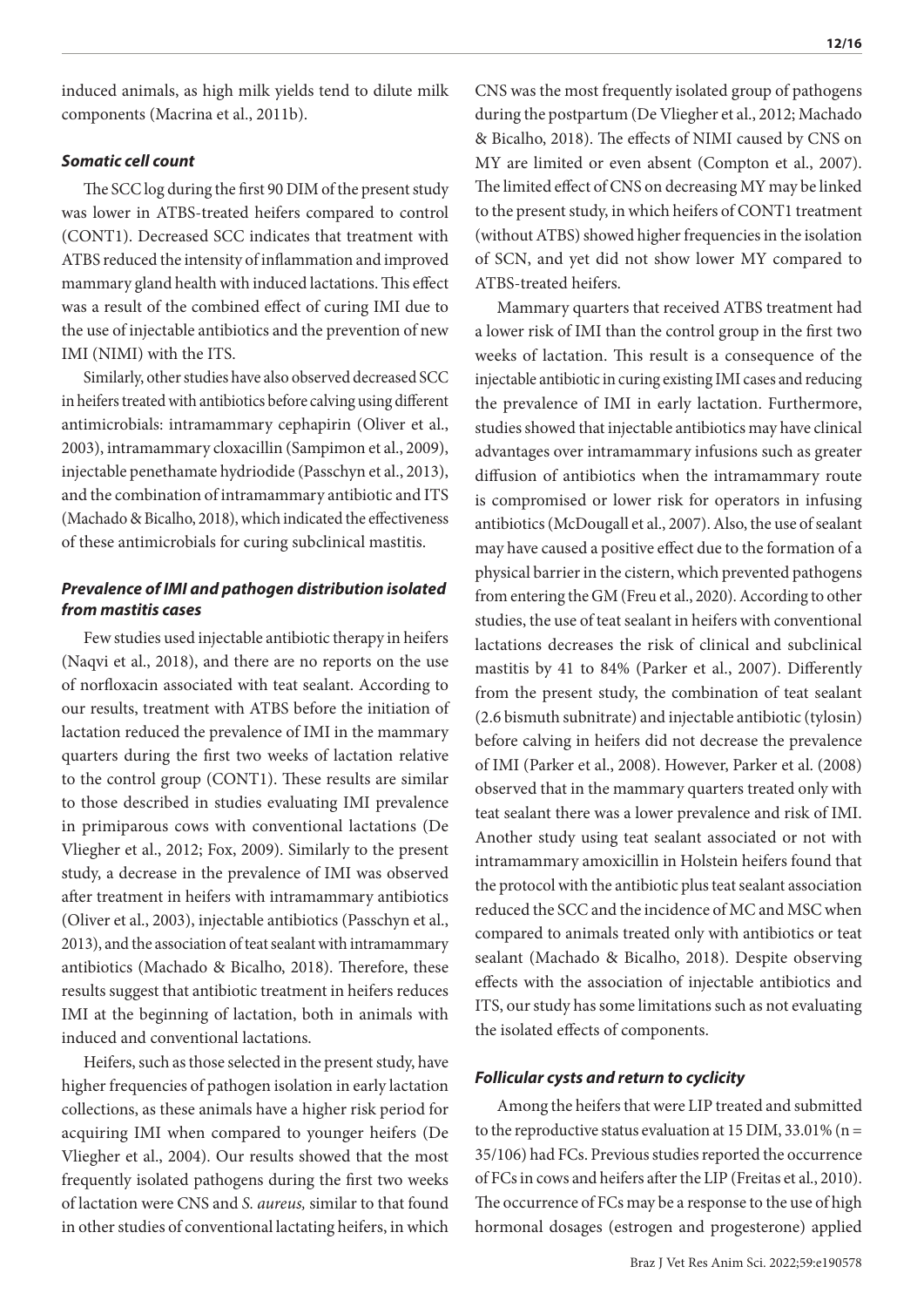during treatment or by some endocrine imbalance of the hypothalamic-pituitary axis (Cook et al., 1990).

Heifers treated with ATBS had a greater cyclicity at 45 DIM than those from CONT1 (68% *vs* 35%). This result may have been due to lower SCC and lower prevalence of IMI, as a higher SCC may affect the reproductive efficiency of cows and heifers. On the other hand, the GnRH treatment did not affect FC luteinization and return to cyclicity at 45 DIM compared to untreated (CONT2; 57% vs 46%). Different results from the present study were reported for the resolution of FCs after lactation induction by use of GnRH alone (100 µg; Jordan et al., 1981) or associated with prostaglandin (PGF2α; Freitas et al., 2010). There was a high rate of spontaneous FC regression in heifers and, as a result, no effect of GnRH was observed. According to Garverick (1997), most FCs regress spontaneously over time and are replaced by new follicular waves, although the mechanisms leading to spontaneous regression of FCs are still unknown.

## *First-service conception rate and cumulative pregnancy rate*

The average conception rate among the experimental groups at 120 days of gestation was 57.5% since 53 heifers were diagnosed as pregnant. Comparable results at first conception were found in non-LIP heifers: 61.3% in Holstein heifers, 51.1% in Jersey heifers, and 54.7% in heifers both aged from 13 to 15 months (Xu & Burton, 1999). Therefore, the conception rate observed after the LIP was similar in heifers of the same racial group that was not submitted to the LIP, which indicates that the LIP did not negatively influence the conception rate.

The average cumulative pregnancy rate (heifers that were inseminated and conceived within a period) assessed at 200 DIM regardless of treatment was 75.35%, which can be considered high due to the animals used in the case of heifers with induced lactations, and who had FCs in the beginning lactation. Also, this conception rate is similar to that described for heifers not submitted to LIP in other studies: 64.2% with Jersey heifers, 71.8% Holstein, and 70.4% Holstein × Jersey (Xu & Burton, 1999), 68% for Holstein heifers (Macmillan et al., 2017). These results suggest that the present LIP did not affect the reproductive performance of heifers when compared to uninduced heifers.

The use of GnRH for the treatment of FCs did not influence the final conception rate. However, the ATBS treatment negatively affected the final conception rate. This was an unexpected result mainly because it was the experimental group with a lower prevalence of IMI and lower SCC, and it was expected that heifers with better udder health have better reproductive efficiency, because intramammary infections can negatively influence reproduction. Machado & Bicalho (2018) reported that treatment with antibiotic and teat sealant did not influence the reproductive performance of heifers. Moreover, the occurrence of FCs at the beginning of lactation did not influence the final conception rate, similar to that observed with Holstein cows that presented FCs after LIP (Freitas et al., 2010).

The present study has the limitation of not comparing data on milk production and composition between animals with induced and conventional lactations. This occurred because all animals used in the study had their lactations induced. Additionally, the blood collections were not conducted, which would generate interesting results on the serum and hormonal profile in the organism of heifers with induced lactation.

## **Conclusion**

The LIP was efficient in inducing MY in Holstein x Jersey heifers changing the milk composition. Treatment with injectable norfloxacin associated with ITS reduced the IMI prevalence of IMI in the first 14 DIM and decreased the SCC. Also, the use of GnRH did not affect the FC regression, cyclicity at 45 DIM, and cumulative pregnancy rates.

## **Conflict of Interest**

The authors declare no conflict of interest.

## **Ethics Statement**

The experimental procedures were performed according to the ethical principles of animal experimentation and were approved by the Faculty of Veterinary Medicine and Animal Science (FMVZ) Animal Use Ethics Committee (CEUA - nº 8212170616).

## **Acknowledgements**

The authors acknowledge the producers and employees from the Santa Andréia Dairy Farm, Itararé, Brazil, for providing their animals as well as data and assistance during the sample collection. We are also grateful to colleagues at the Milk Quality Research Laboratory who supported the study. This research was funded by the Higher Education Research Improvement Coordination (CAPES – first author's scholarship; financial code 001) and Ourofino Animal Health, Brazil.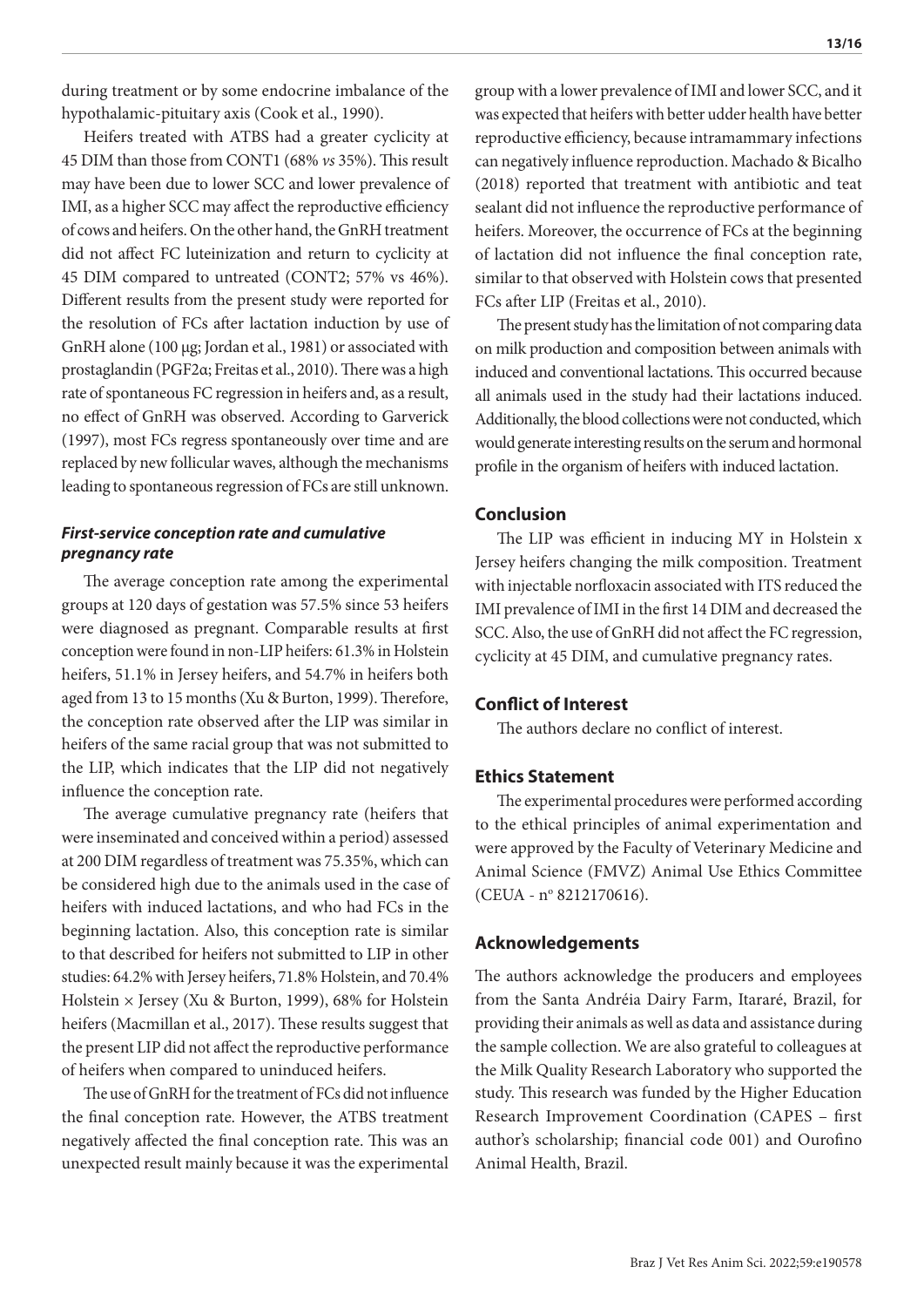## **References**

Al-Katanani YM, Webb DW, Hansen PJ. Factors affecting seasonal variation in 90-day nonreturn rate to first service in lactating Holstein cows in a hot climate. J Dairy Sci. 1999;82(12):2611-6. [http://dx.doi.org/10.3168/jds.S0022-](https://doi.org/10.3168/jds.S0022-0302(99)75516-5) [0302\(99\)75516-5.](https://doi.org/10.3168/jds.S0022-0302(99)75516-5) [PMid:10629807.](https://www.ncbi.nlm.nih.gov/entrez/query.fcgi?cmd=Retrieve&db=PubMed&list_uids=10629807&dopt=Abstract)

Auldist MJ, Pyman MFS, Grainger C, Macmillan KL. Comparative reproductive performance and early lactation productivity of Jersey  $\times$  Holstein cows in predominantly Holstein herds in a pasture-based dairying system. J Dairy Sci. 2007;90(10):4856-62. [http://dx.doi.org/10.3168/jds.2006-](https://doi.org/10.3168/jds.2006-869) [869.](https://doi.org/10.3168/jds.2006-869) [PMid:17881709.](https://www.ncbi.nlm.nih.gov/entrez/query.fcgi?cmd=Retrieve&db=PubMed&list_uids=17881709&dopt=Abstract)

Bjelland DW, Weigel KA, Hoffman PC, Esser NM, Coblentz WK, Halbach TJ. Production, reproduction, health, and growth traits in backcross Holstein × Jersey cows and their Holstein contemporaries1. J Dairy Sci. 2011;94(10):5194-203. [http://dx.doi.org/10.3168/jds.2011-4300](https://doi.org/10.3168/jds.2011-4300). [PMid:21943769.](https://www.ncbi.nlm.nih.gov/entrez/query.fcgi?cmd=Retrieve&db=PubMed&list_uids=21943769&dopt=Abstract)

Borm AA, Fox LK, Leslie KE, Hogan JS, Andrew SM, Moyes KM, Oliver SP, Schukken YH, Hancock DD, Gaskins CT, Owens WE, Norman C. Effects of prepartum intramammary antibiotic therapy on udder health, milk production, and reproductive performance in dairy heifers. J Dairy Sci. 2006;89(6):2090-8. [http://dx.doi.org/10.3168/jds.S0022-](https://doi.org/10.3168/jds.S0022-0302(06)72279-2) [0302\(06\)72279-2.](https://doi.org/10.3168/jds.S0022-0302(06)72279-2) [PMid:16702275.](https://www.ncbi.nlm.nih.gov/entrez/query.fcgi?cmd=Retrieve&db=PubMed&list_uids=16702275&dopt=Abstract)

Byatt JC, Sorbet RH, Eppard PJ, Curran TL, Curran DF, Collier RJ. The effect of recombinant bovine placental lactogen on induced lactation in dairy heifers. J Dairy Sci. 1997;80(3):496-503. [http://dx.doi.org/10.3168/jds.S0022-](https://doi.org/10.3168/jds.S0022-0302(97)75962-9) [0302\(97\)75962-9.](https://doi.org/10.3168/jds.S0022-0302(97)75962-9) [PMid:9098799.](https://www.ncbi.nlm.nih.gov/entrez/query.fcgi?cmd=Retrieve&db=PubMed&list_uids=9098799&dopt=Abstract)

Compton CWR, Heuer C, Parker K, McDougall S. Epidemiology of mastitis in pasture-grazed peripartum dairy heifers and its effects on productivity. J Dairy Sci. 2007;90(9):4157-70. [http://dx.doi.org/10.3168/jds.2006-](https://doi.org/10.3168/jds.2006-880) [880.](https://doi.org/10.3168/jds.2006-880) [PMid:17699034.](https://www.ncbi.nlm.nih.gov/entrez/query.fcgi?cmd=Retrieve&db=PubMed&list_uids=17699034&dopt=Abstract)

Cook DL, Smith CA, Parfet JR, Youngquist RS, Brown EM, Garverick HA. Fate and turnover rate of ovarian follicular cysts in dairy cattle. J Reprod Fertil. 1990;90(1):37-46. [http://dx.doi.org/10.1530/jrf.0.0900037](https://doi.org/10.1530/jrf.0.0900037). [PMid:2121974.](https://www.ncbi.nlm.nih.gov/entrez/query.fcgi?cmd=Retrieve&db=PubMed&list_uids=2121974&dopt=Abstract)

De Vliegher S, Fox LK, Piepers S, McDougall S, Barkema HW. Invited review: mastitis in dairy heifers: nature of the disease, potential impact, prevention, and control. J Dairy Sci. 2012;95(3):1025-40. [http://dx.doi.org/10.3168/](https://doi.org/10.3168/jds.2010-4074) [jds.2010-4074](https://doi.org/10.3168/jds.2010-4074). [PMid:22365187.](https://www.ncbi.nlm.nih.gov/entrez/query.fcgi?cmd=Retrieve&db=PubMed&list_uids=22365187&dopt=Abstract)

De Vliegher S, Laevens H, Barkema HW, Dohoo IR, Stryhn H, Opsomer G, Kruif A. Management practices and heifer characteristics associated with early lactation somatic cell count of Belgian dairy heifers. J Dairy Sci. 2004;87(4):937- 47. [http://dx.doi.org/10.3168/jds.S0022-0302\(04\)73238-5](https://doi.org/10.3168/jds.S0022-0302(04)73238-5). [PMid:15259228.](https://www.ncbi.nlm.nih.gov/entrez/query.fcgi?cmd=Retrieve&db=PubMed&list_uids=15259228&dopt=Abstract)

Edmonson AJ, Lean IJ, Weaver LD, Farver T, Webster G. A body condition scoring chart for holstein dairy cows. J Dairy Sci. 1989;72(1):68-78. [http://dx.doi.org/10.3168/jds.](https://doi.org/10.3168/jds.S0022-0302(89)79081-0) [S0022-0302\(89\)79081-0](https://doi.org/10.3168/jds.S0022-0302(89)79081-0).

Fox LK. Prevalence, incidence and risk factors of heifer mastitis. Vet Microbiol. 2009;134(1–2):82-8. [http://dx.doi.](https://doi.org/10.1016/j.vetmic.2008.09.005) [org/10.1016/j.vetmic.2008.09.005](https://doi.org/10.1016/j.vetmic.2008.09.005). [PMid:18930610.](https://www.ncbi.nlm.nih.gov/entrez/query.fcgi?cmd=Retrieve&db=PubMed&list_uids=18930610&dopt=Abstract)

Freitas PRC, Coelho SG, Rabelo E, Lana ÂMQ, Artunduaga MAT, Saturnino HM. Artificial induction of lactation in cattle. Rev Bras Zootec. 2010;39(10):2268-72. [http://dx.doi.](https://doi.org/10.1590/S1516-35982010001000024) [org/10.1590/S1516-35982010001000024](https://doi.org/10.1590/S1516-35982010001000024).

Freu G, Tomazi T, Monteiro CP, Barcelos MM, Alves BG, Santos MV. Internal teat sealant administered at drying off reduces intramammary infections during the dry and early lactation periods of dairy cows. Animals. 2020;10(9):1-16. [http://dx.doi.org/10.3390/ani10091522](https://doi.org/10.3390/ani10091522). [PMid:32872097.](https://www.ncbi.nlm.nih.gov/entrez/query.fcgi?cmd=Retrieve&db=PubMed&list_uids=32872097&dopt=Abstract)

Fulkerson WJ, McDowell GH. Artificial induction of lactation in cattle by use of dexamethasone trimethylacetate. Aust J Biol Sci. 1975;28(2):183-7. [http://dx.doi.org/10.1071/](https://doi.org/10.1071/BI9750183) [BI9750183](https://doi.org/10.1071/BI9750183). [PMid:1167131.](https://www.ncbi.nlm.nih.gov/entrez/query.fcgi?cmd=Retrieve&db=PubMed&list_uids=1167131&dopt=Abstract)

Fulkerson WJ. Artificial induction of lactation: a comparative study in heifers. Aust J Biol Sci. 1978;31(1):65-72. [http://](https://doi.org/10.1071/BI9780065) [dx.doi.org/10.1071/BI9780065.](https://doi.org/10.1071/BI9780065)

Garverick HA. Ovarian follicular cysts in dairy cows. J Dairy Sci. 1997;80(5):995-1004. [http://dx.doi.org/10.3168/](https://doi.org/10.3168/jds.S0022-0302(97)76025-9) [jds.S0022-0302\(97\)76025-9](https://doi.org/10.3168/jds.S0022-0302(97)76025-9). [PMid:9178141.](https://www.ncbi.nlm.nih.gov/entrez/query.fcgi?cmd=Retrieve&db=PubMed&list_uids=9178141&dopt=Abstract)

Harness JR, Anderson RR, Thompson LJ, Early DM, Younis AK. Induction of lactation by two techniques: success rate, milk composition, estrogen and progesterone in serum and milk, and ovarian effects. J Dairy Sci. 1978;61(12):1725- 35. [http://dx.doi.org/10.3168/jds.S0022-0302\(78\)83794-1](https://doi.org/10.3168/jds.S0022-0302(78)83794-1). [PMid:744808.](https://www.ncbi.nlm.nih.gov/entrez/query.fcgi?cmd=Retrieve&db=PubMed&list_uids=744808&dopt=Abstract)

Jeong H. Altered drug metabolism during pregnancy: hormonal regulation of drug-metabolizing enzymes. Expert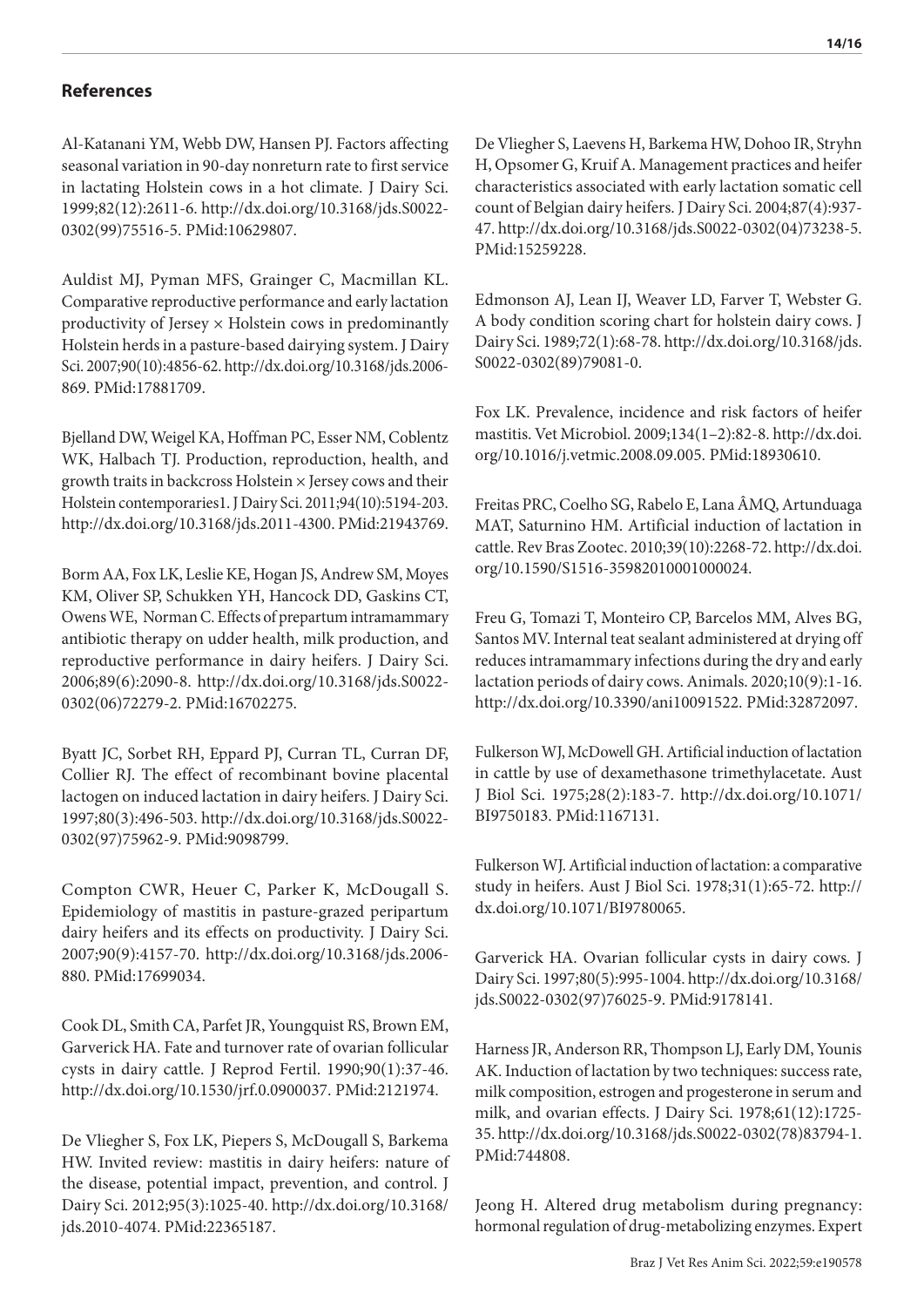Opin Drug Metab Toxicol. 2010;6(6):689-99. [http://dx.doi.](https://doi.org/10.1517/17425251003677755) [org/10.1517/17425251003677755.](https://doi.org/10.1517/17425251003677755) [PMid:20367533.](https://www.ncbi.nlm.nih.gov/entrez/query.fcgi?cmd=Retrieve&db=PubMed&list_uids=20367533&dopt=Abstract)

Jordan DL, Erb RE, Malven PV, Callahan CJ, Veenhuizen EL. Artificial induction of lactation in cattle: effect of modified treatments on milk yield, fertility, and hormones in blood plasma and milk. Theriogenology. 1981;16(3):315-29. [http://](https://doi.org/10.1016/0093-691X(81)90016-9) [dx.doi.org/10.1016/0093-691X\(81\)90016-9](https://doi.org/10.1016/0093-691X(81)90016-9)[. PMid:16725644.](https://www.ncbi.nlm.nih.gov/entrez/query.fcgi?cmd=Retrieve&db=PubMed&list_uids=16725644&dopt=Abstract)

Kreiger M, Friton GM, Hofer J, Fuchs K, Winter P. Effects of periparturient systemic treatment with penethamate hydriodide on udder health and milk yield of dairy heifers. J Dairy Res. 2007;74(4):392-8. [http://dx.doi.org/10.1017/](https://doi.org/10.1017/S0022029907002683) [S0022029907002683](https://doi.org/10.1017/S0022029907002683). [PMid:17651515.](https://www.ncbi.nlm.nih.gov/entrez/query.fcgi?cmd=Retrieve&db=PubMed&list_uids=17651515&dopt=Abstract)

Lakhani P, Thakur A, Kumar S, Singh P. Artificial induction of lactation in bovines: scope and limitations. Int J Livest Res. 2017;1(7):102-12. [http://dx.doi.org/10.5455/](https://doi.org/10.5455/ijlr.20170324031735) [ijlr.20170324031735.](https://doi.org/10.5455/ijlr.20170324031735)

Lucy MC. Reproductive loss in high-producing dairy cattle: where will it end? J Dairy Sci. 2001;84(6):1277-93. [http://dx.doi.org/10.3168/jds.S0022-0302\(01\)70158-0.](https://doi.org/10.3168/jds.S0022-0302(01)70158-0) [PMid:11417685.](https://www.ncbi.nlm.nih.gov/entrez/query.fcgi?cmd=Retrieve&db=PubMed&list_uids=11417685&dopt=Abstract)

Machado VS, Bicalho RC. Prepartum application of internal teat sealant or intramammary amoxicillin on dairy heifers: effect on udder health, survival, and performance. J Dairy Sci. 2018;101(2):1388-402. [http://dx.doi.org/10.3168/](https://doi.org/10.3168/jds.2017-13415) [jds.2017-13415](https://doi.org/10.3168/jds.2017-13415). [PMid:29224874.](https://www.ncbi.nlm.nih.gov/entrez/query.fcgi?cmd=Retrieve&db=PubMed&list_uids=29224874&dopt=Abstract)

Macmillan K, Loree K, Mapletoft RJ, Colazo MG. Short communication: optimization of a timed artificial insemination program for reproductive management of heifers in Canadian dairy herds. J Dairy Sci. 2017;100(5):4134-8. [http://dx.doi.](https://doi.org/10.3168/jds.2016-12318) [org/10.3168/jds.2016-12318](https://doi.org/10.3168/jds.2016-12318). [PMid:28237601.](https://www.ncbi.nlm.nih.gov/entrez/query.fcgi?cmd=Retrieve&db=PubMed&list_uids=28237601&dopt=Abstract)

Macrina AL, Kauf ACW, Kensinger RS. Effect of bovine somatotropin administration during induction of lactation in 15-month-old heifers on production and health. J Dairy Sci. 2011a;94(9):4566-73. [http://dx.doi.org/10.3168/jds.2011-](https://doi.org/10.3168/jds.2011-4394) [4394](https://doi.org/10.3168/jds.2011-4394)[. PMid:21854929.](https://www.ncbi.nlm.nih.gov/entrez/query.fcgi?cmd=Retrieve&db=PubMed&list_uids=21854929&dopt=Abstract)

Macrina AL, Kauf ACW, Pape-Zambito DA, Kensinger RS. Induced lactation in heifers: effects of dexamethasone and age at induction on milk yield and composition. J Dairy Sci. 2014;97(3):1446-53. [http://dx.doi.org/10.3168/](https://doi.org/10.3168/jds.2013-7241) [jds.2013-7241](https://doi.org/10.3168/jds.2013-7241). [PMid:24440271.](https://www.ncbi.nlm.nih.gov/entrez/query.fcgi?cmd=Retrieve&db=PubMed&list_uids=24440271&dopt=Abstract)

Macrina AL, Tozer PR, Kensinger RS. Induced lactation in pubertal heifers: efficacy, response to bovine somatotropin, and profitability. J Dairy Sci. 2011b;94(3):1355-64. [http://](https://doi.org/10.3168/jds.2010-3811) [dx.doi.org/10.3168/jds.2010-3811](https://doi.org/10.3168/jds.2010-3811)[. PMid:21338801.](https://www.ncbi.nlm.nih.gov/entrez/query.fcgi?cmd=Retrieve&db=PubMed&list_uids=21338801&dopt=Abstract)

McDougall S, Agnew KE, Cursons R, Hou XX, Compton CRW. Parenteral treatment of clinical mastitis with tylosin base or penethamate hydriodide in dairy cattle. J Dairy Sci. 2007;90(2):779-89. [http://dx.doi.org/10.3168/jds.S0022-](https://doi.org/10.3168/jds.S0022-0302(07)71562-X) [0302\(07\)71562-X](https://doi.org/10.3168/jds.S0022-0302(07)71562-X)[. PMid:17235155.](https://www.ncbi.nlm.nih.gov/entrez/query.fcgi?cmd=Retrieve&db=PubMed&list_uids=17235155&dopt=Abstract)

Mellado M, Antonio-Chirino E, Meza-Herrera C, Veliz FG, Arevalo JR, Mellado J, Santiago A. Effect of lactation number, year, and season of initiation of lactation on milk yield of cows hormonally induced into lactation and treated with recombinant bovine somatotropin. J Dairy Sci. 2011;94(9):4524-30. [http://dx.doi.org/10.3168/jds.2011-](https://doi.org/10.3168/jds.2011-4152) [4152](https://doi.org/10.3168/jds.2011-4152). [PMid:21854924.](https://www.ncbi.nlm.nih.gov/entrez/query.fcgi?cmd=Retrieve&db=PubMed&list_uids=21854924&dopt=Abstract)

Mellado M, Nazarre E, Olivares L, Pastor F, Estrada A. Milk production and reproductive performance of cows induced into lactation and treated with bovine somatotropin. Anim Sci. 2006;82(4):555-9. [http://dx.doi.org/10.1079/ASC200656](https://doi.org/10.1079/ASC200656).

Middleton JR, Timms LL, Bader GR, Lakritz J, Luby CD, Steevens BJ. Effect of prepartum intramammary treatment with pirlimycin hydrochloride on prevalence of early first-lactation mastitis in dairy heifers. J Am Vet Med Assoc. 2005;227(12):1969-74. [http://dx.doi.org/10.2460/](https://doi.org/10.2460/javma.2005.227.1969) [javma.2005.227.1969](https://doi.org/10.2460/javma.2005.227.1969). [PMid:16379636.](https://www.ncbi.nlm.nih.gov/entrez/query.fcgi?cmd=Retrieve&db=PubMed&list_uids=16379636&dopt=Abstract)

Moussavi HA, Mesgaran MD, Gilbert RO. Effect of mastitis during the first lactation on production and reproduction performance of Holstein cows. Trop Anim Health Prod. 2012;44(7):1567-73. [http://dx.doi.org/10.1007/s11250-012-](https://doi.org/10.1007/s11250-012-0107-3) [0107-3](https://doi.org/10.1007/s11250-012-0107-3). [PMid:22395793.](https://www.ncbi.nlm.nih.gov/entrez/query.fcgi?cmd=Retrieve&db=PubMed&list_uids=22395793&dopt=Abstract)

Naqvi SA, De Buck J, Dufour S, Barkema HW. Udder health in Canadian dairy heifers during early lactation. J Dairy Sci. 2018;101(4):3233-47. [http://dx.doi.org/10.3168/](https://doi.org/10.3168/jds.2017-13579) [jds.2017-13579](https://doi.org/10.3168/jds.2017-13579)[. PMid:29397171.](https://www.ncbi.nlm.nih.gov/entrez/query.fcgi?cmd=Retrieve&db=PubMed&list_uids=29397171&dopt=Abstract)

National Mastitis Council - NMC. Laboratory handbook on bovine mastitis. New Prague: National Mastitis Council; 1999.

National Research Council - NRC. Nutrient requeriments of dairy cattle. 7th ed. Washington, DC: The National Academies Press; 2001. 381 p.

Oliver SP, Lewis MJ, Gillespie BE, Dowlen HH, Jaenicke EC, Roberts RK. Prepartum antibiotic treatment of heifers: milk production, milk quality and economic benefit. J